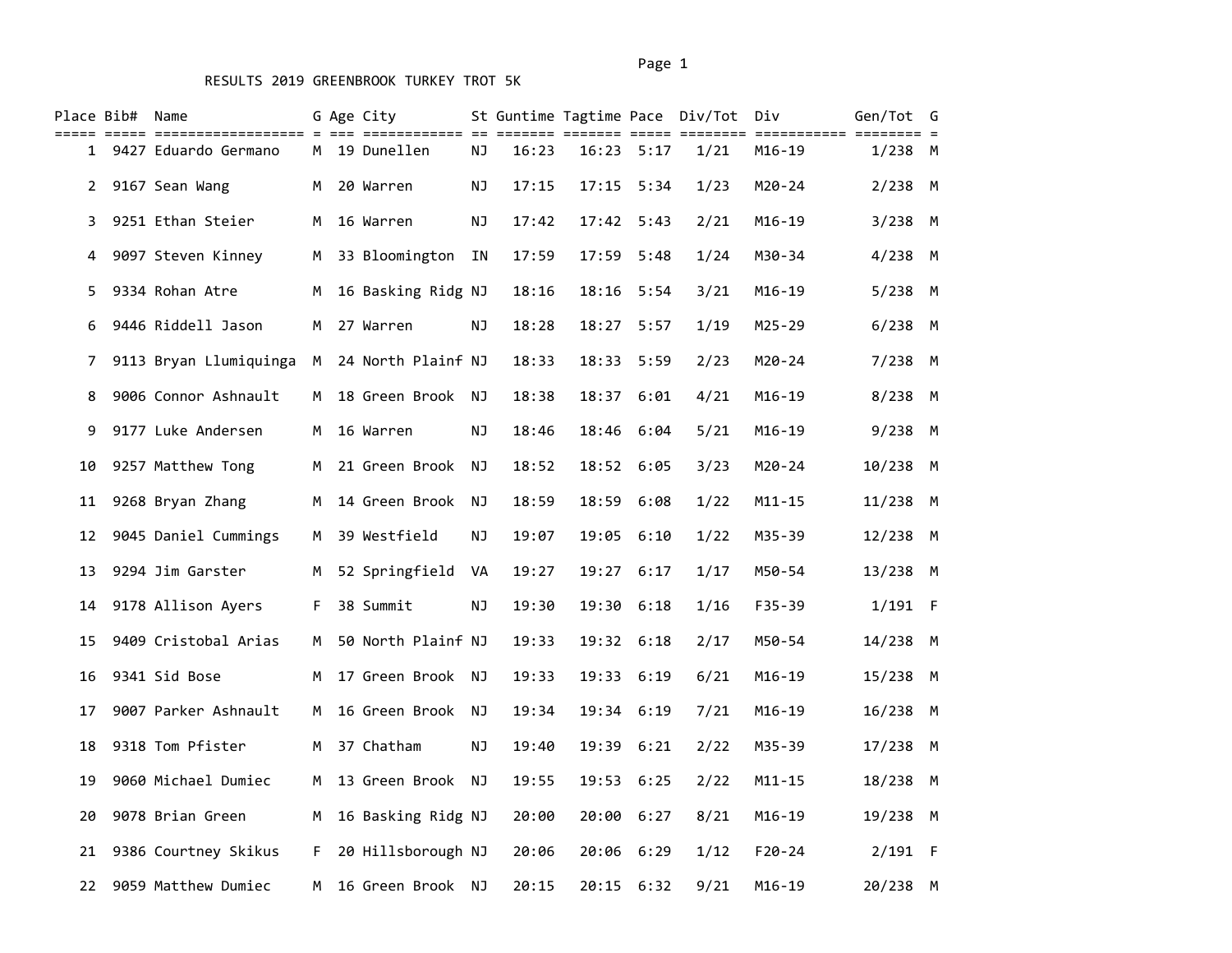|    | 23 9398 Evan Walter | M 37 Middlesex    | NJ.  | 20:19 20:17 6:33 3/22 |  | M35-39 | 21/238 M |  |
|----|---------------------|-------------------|------|-----------------------|--|--------|----------|--|
| 24 | 9024 Adam Butrico   | M 23 New Haven    | CT – | 20:39 20:34 6:39 4/23 |  | M20-24 | 22/238 M |  |
|    | 25 9412 James Ptack | M   27 Greenbrook | NJ.  |                       |  | M25-29 | 23/238 M |  |

| Place Bib# | Name                                          |     | G Age City         |           |       | St Guntime Tagtime Pace Div/Tot |              |       | Div                            | Gen/Tot G |  |
|------------|-----------------------------------------------|-----|--------------------|-----------|-------|---------------------------------|--------------|-------|--------------------------------|-----------|--|
| 26         | ====================<br>9041 Matthew Clemente |     | M 35 Dunellen      | <b>NJ</b> | 20:48 |                                 | 20:46 6:42   | 4/22  | ========= ======== =<br>M35-39 | 24/238 M  |  |
| 27         | 9213 Connor Junker                            | M   | 10 Bridgewater     | NJ        | 20:56 | 20:55 6:45                      |              | 1/15  | M10&UND                        | 25/238 M  |  |
| 28         | 9405 Matt Piekarski                           | M   | 24 Green Brook NJ  |           | 21:01 | 20:55 6:45                      |              | 5/23  | $M20 - 24$                     | 26/238 M  |  |
| 29         | 9184 Greg Cassio                              | M   | 44 South Plainf NJ |           | 20:59 | 20:57 6:46                      |              | 1/23  | M40-44                         | 27/238 M  |  |
| 30         | 9311 Amanda McElroy                           | F.  | 21 Berkeley Hei NJ |           | 21:03 |                                 | $21:03$ 6:48 | 2/12  | $F20-24$                       | $3/191$ F |  |
| 31         | 9070 Jack Gaebele                             | M   | 14 Green Brook     | NJ        | 21:15 | 21:09                           | 6:50         | 3/22  | $M11 - 15$                     | 28/238 M  |  |
| 32         | 9218 Jordan Kirkling                          | M   | 36 Edison          | NJ        | 21:13 | 21:11 6:50                      |              | 5/22  | M35-39                         | 29/238 M  |  |
| 33         | 9417 Nicolette Reilly                         | F.  | 25 Middlesex       | <b>NJ</b> | 21:17 | 21:13 6:51                      |              | 1/22  | $F25 - 29$                     | $4/191$ F |  |
| 34         | 9186 Jack Dardis                              | M   | 17 Warren          | <b>NJ</b> | 21:14 |                                 | $21:14$ 6:51 | 10/21 | $M16 - 19$                     | 30/238 M  |  |
| 35         | 9216 Alan Kennedy                             | M . | 42 North Plainf NJ |           | 21:19 | 21:18 6:53                      |              | 2/23  | M40-44                         | 31/238 M  |  |
| 36         | 9075 James Gao                                | M   | 13 Green Brook     | <b>NJ</b> | 21:30 | 21:28 6:56                      |              | 4/22  | $M11 - 15$                     | 32/238 M  |  |
| 37         | 9394 Philip Kazokas                           | M   | 16 Dunellen        | <b>NJ</b> | 21:34 |                                 | $21:31$ 6:57 | 11/21 | $M16 - 19$                     | 33/238 M  |  |
| 38         | 9056 Brielle Doremus                          | F.  | 28 Middlesex       | <b>NJ</b> | 21:36 |                                 | 21:35 6:58   | 2/22  | $F25 - 29$                     | $5/191$ F |  |
| 39         | 9418 Patrick Ramos                            | M   | 44 North Plainf NJ |           | 21:45 | 21:40                           | 7:00         | 3/23  | M40-44                         | 34/238 M  |  |
| 40         | 9387 Alex Steier                              | M   | 14 Warren          | NJ.       | 21:46 |                                 | 21:46 7:02   | 5/22  | $M11 - 15$                     | 35/238 M  |  |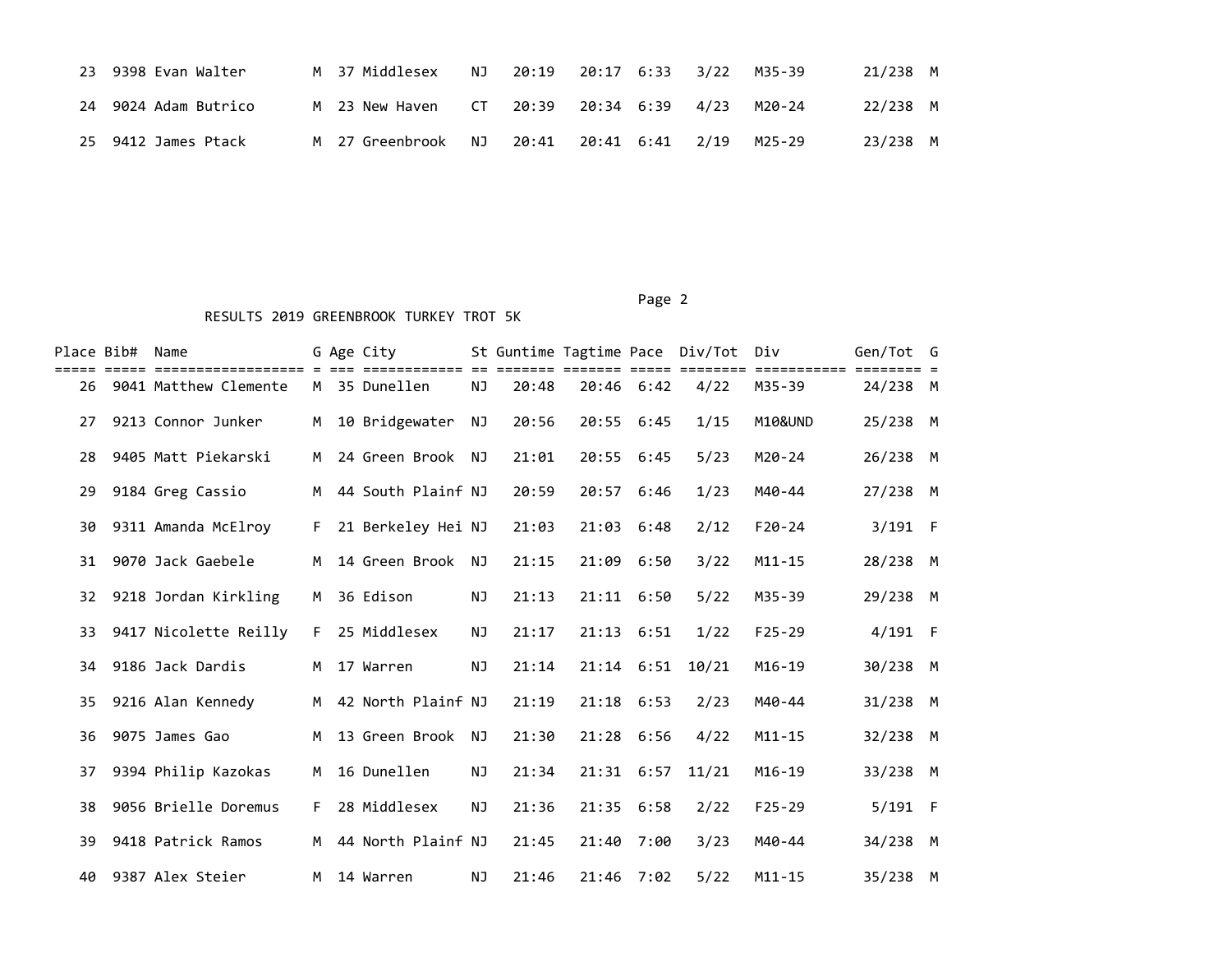| 41 | 9244 Eric Radell          | M  | 56 Middlesex       | ΝJ        | 21:50 | 21:47            | 7:02 | 1/20               | M55-59     | 36/238 M  |   |
|----|---------------------------|----|--------------------|-----------|-------|------------------|------|--------------------|------------|-----------|---|
| 42 | 9358 John Kazlauskas II M |    | 34 Woodbridge      | <b>NJ</b> | 21:59 | 21:49            | 7:03 | 2/24               | M30-34     | 37/238 M  |   |
| 43 | 9237 Michael Nielsen      | M  | 20 Dunellen        | ΝJ        | 21:56 | 21:52 7:04       |      | 6/23               | M20-24     | 38/238 M  |   |
| 44 | 9349 Paul Fiorilla        | M. | 58 Warren          | ΝJ        | 21:57 | 21:55 7:05       |      | 2/20               | M55-59     | 39/238    | M |
| 45 | 9281 Dennis Curran        | M. | 57 Warren          | NJ        | 22:05 | $22:03$ 7:07     |      | 3/20               | M55-59     | 40/238    | M |
| 46 | 9087 Neil Jennings        | M  | 29 Cambridge       | MA        | 22:14 | 22:10            | 7:09 | 3/19               | $M25 - 29$ | 41/238 M  |   |
| 47 | 9107 Melissa Landis       | F. | 31 Somerville      | NJ        | 22:18 | $22:15$ $7:11$   |      | 1/32               | $F30-34$   | $6/191$ F |   |
| 48 | 9236 Matthew Nielsen      | M  | 19 Dunellen        | <b>NJ</b> | 22:22 | 22:20 7:13 12/21 |      |                    | $M16-19$   | 42/238    | M |
| 49 | 9362 Nick Lucente         | M  | 17 Gillette        | <b>NJ</b> | 22:25 |                  |      | $22:24$ 7:14 13/21 | $M16-19$   | 43/238    | M |
| 50 | 9431 Lauren Caulfield     | F. | 27 Hillsborough NJ |           | 22:30 | $22:27$ 7:15     |      | 3/22               | $F25-29$   | $7/191$ F |   |

#### Page 3 and 2012 and 2012 and 2012 and 2012 and 2012 and 2012 and 2012 and 2012 and 2012 and 2012 and 2012 and

| Place Bib# | Name                     |    | G Age City           |    |       |              |                | St Guntime Tagtime Pace Div/Tot Div |          | Gen/Tot G              |   |
|------------|--------------------------|----|----------------------|----|-------|--------------|----------------|-------------------------------------|----------|------------------------|---|
|            | 51 9134 Thomas O'Connor  |    | M 56 South Plainf NJ |    | 22:27 | $22:27$ 7:15 |                | 4/20                                | M55-59   | ======== =<br>44/238 M |   |
|            | 52 9159 Caroline Survill | F. | 25 Bridgewater NJ    |    | 22:33 | 22:33 7:17   |                | 4/22                                | $F25-29$ | $8/191$ F              |   |
|            | 53 9448 Felix Manzano    | M  | 53 North Plainf NJ   |    | 22:41 |              | $22:34$ 7:17   | 3/17                                | M50-54   | 45/238 M               |   |
|            | 54 9291 Adam Fogarty     | M  | 20 Watchung          | NJ | 22:36 | $22:35$ 7:17 |                | 7/23                                | M20-24   | 46/238 M               |   |
|            | 55 9325 Patrick Xin      |    | M 15 Green Brook     | NJ | 22:36 |              | $22:36$ 7:18   | 6/22                                | M11-15   | 47/238 M               |   |
|            | 56 9210 Carl Jaeckel     |    | M 55 Warren          | NJ | 22:39 |              | $22:37$ 7:18   | 5/20                                | M55-59   | 48/238 M               |   |
| 57         | 9382 Daniel Scerra       | M  | 30 Dunellen          | NJ | 22:51 |              | $22:40$ 7:19   | 3/24                                | M30-34   | 49/238 M               |   |
|            | 58 9092 Craig Kearsing   | M  | 37 Gillette          | NJ | 22:44 |              | $22:43$ $7:20$ | 6/22                                | M35-39   | 50/238                 | M |
|            | 59 9065 Lisa Ferrara     | F. | 40 Bridgewater       | NJ | 22:53 |              | $22:47$ $7:21$ | 1/17                                | F40-44   | $9/191$ F              |   |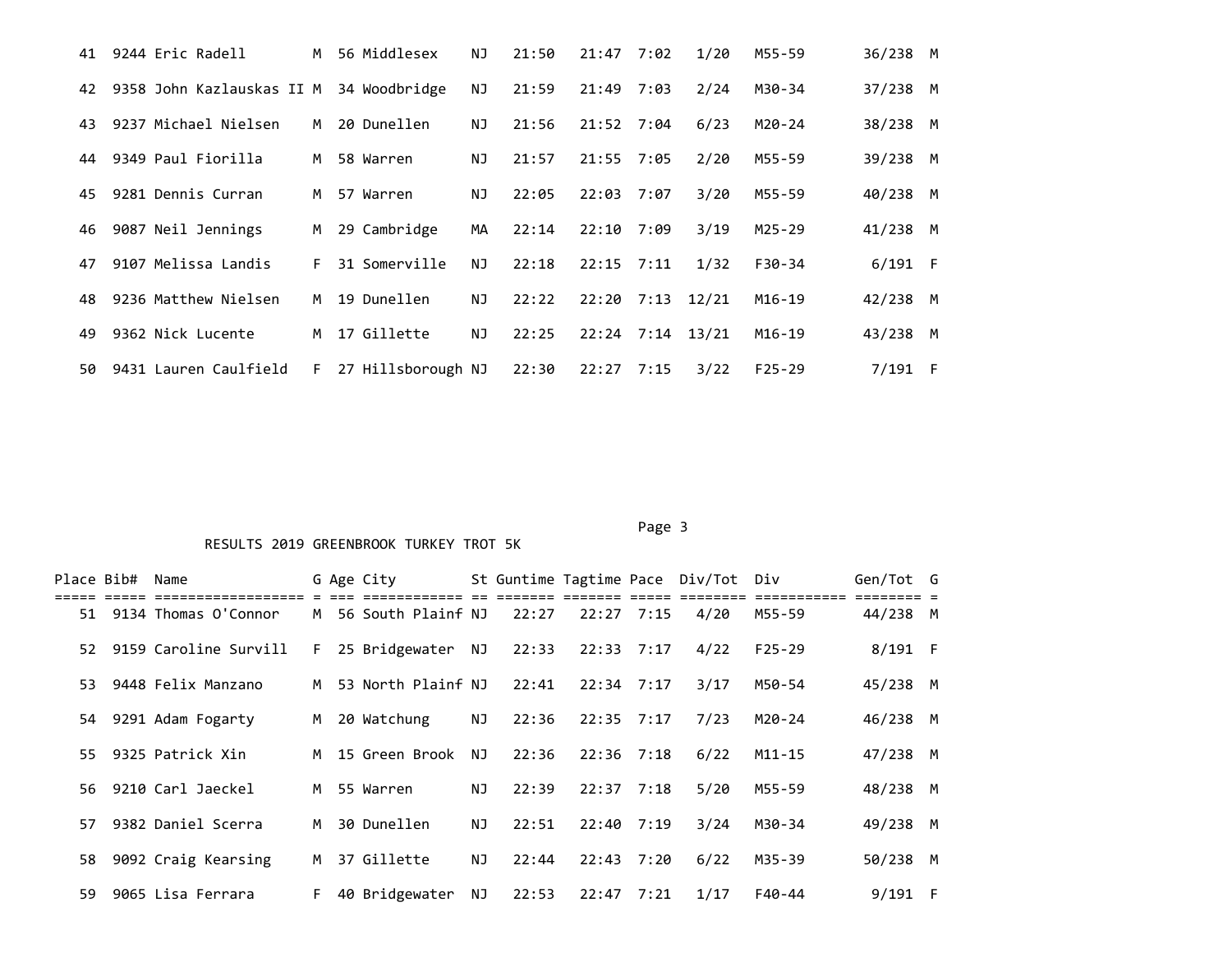| 60 | 9444 Jean Micele Moore                       | F. | 45 Fanwood         | NJ        | 22:47 | 22:47        | 7:21 | 1/24 | $F45 - 49$ | 10/191 F   |  |
|----|----------------------------------------------|----|--------------------|-----------|-------|--------------|------|------|------------|------------|--|
| 61 | 9406 Emily Piekarski                         | F. | 22 Green Brook     | NJ        | 22:57 | $22:50$ 7:22 |      | 3/12 | $F20 - 24$ | 11/191 F   |  |
| 62 | 9293 Claire Garster                          | F. | 19 Springfield     | VA        | 23:03 | 23:02 7:26   |      | 1/7  | $F16-19$   | $12/191$ F |  |
| 63 | 9241 Sejal Patel                             | F. | 14 Green Brook     | NJ        | 23:04 | $23:04$ 7:27 |      | 1/21 | $F11 - 15$ | 13/191 F   |  |
| 64 | 9338 James Boelhower Jr M                    |    | 14 Sewaren         | ΝJ        | 23:08 | 23:06        | 7:27 | 7/22 | $M11 - 15$ | 51/238 M   |  |
| 65 | 9201 Mike Gatti                              | M  | 33 Watchung        | NJ        | 23:18 | 23:09        | 7:28 | 4/24 | M30-34     | 52/238 M   |  |
| 66 | 9203 Rigoberto Gonzalez M 34 Martinsville NJ |    |                    |           | 23:16 | $23:11$ 7:29 |      | 5/24 | M30-34     | 53/238 M   |  |
| 67 | 9017 Hans Brinks                             | M  | 56 Plano           | <b>TX</b> | 23:14 | $23:12$ 7:29 |      | 6/20 | $M55 - 59$ | 54/238 M   |  |
| 68 | 9390 Olivia Willemsen                        | F. | 14 Piscataway      | <b>NJ</b> | 23:23 | $23:20$ 7:32 |      | 2/21 | $F11 - 15$ | 14/191 F   |  |
| 69 | 9230 Joe Moffitt                             | M  | 33 Florham Park NJ |           | 23:27 | 23:22 7:33   |      | 6/24 | M30-34     | 55/238 M   |  |
| 70 | 9050 Jason Diaz                              | M  | 36 Woodbury        | NJ        | 23:43 | 23:24 7:33   |      | 7/22 | M35-39     | 56/238 M   |  |
| 71 | 9082 Elizabeth Higgins                       | F. | 26 Cambridge       | МA        | 23:30 | 23:27 7:34   |      | 5/22 | $F25 - 29$ | 15/191 F   |  |
| 72 | 9383 Christine Scerra                        | F. | 30 Dunellen        | NJ        | 23:41 | 23:29        | 7:35 | 2/32 | $F30-34$   | 16/191 F   |  |
| 73 | 9377 Gautama Reid                            | M  | 42 Middlesex       | NJ.       | 23:43 | 23:37 7:38   |      | 4/23 | M40-44     | 57/238 M   |  |
| 74 | 9220 Maggie Kuzniewski F                     |    | 26 Plainfield      | NJ        | 23:59 | 23:41        | 7:39 | 6/22 | $F25 - 29$ | $17/191$ F |  |
| 75 | 9454 Zack Jones                              | M  | 26 Bound Brook     | NJ.       | 23:47 | 23:41        | 7:39 | 4/19 | $M25 - 29$ | 58/238 M   |  |

Page 4 and the state of the state of the state of the state of the state of the state of the state of the state of the state of the state of the state of the state of the state of the state of the state of the state of the

| Place Bib# Name |                          |  | G Age City |  |                                      |  | St Guntime Tagtime Pace Div/Tot Div |        | Gen/Tot G |  |
|-----------------|--------------------------|--|------------|--|--------------------------------------|--|-------------------------------------|--------|-----------|--|
|                 |                          |  |            |  |                                      |  |                                     |        |           |  |
|                 | 76 9392 Russell Williams |  |            |  | M 49 Green Brook NJ 23:44 23:44 7:40 |  | 1/21                                | M45-49 | 59/238 M  |  |
|                 | 9072 Oskar Gaebele       |  |            |  | M 12 Green Brook NJ 23:51 23:46 7:40 |  | 8/22                                | M11-15 | 60/238 M  |  |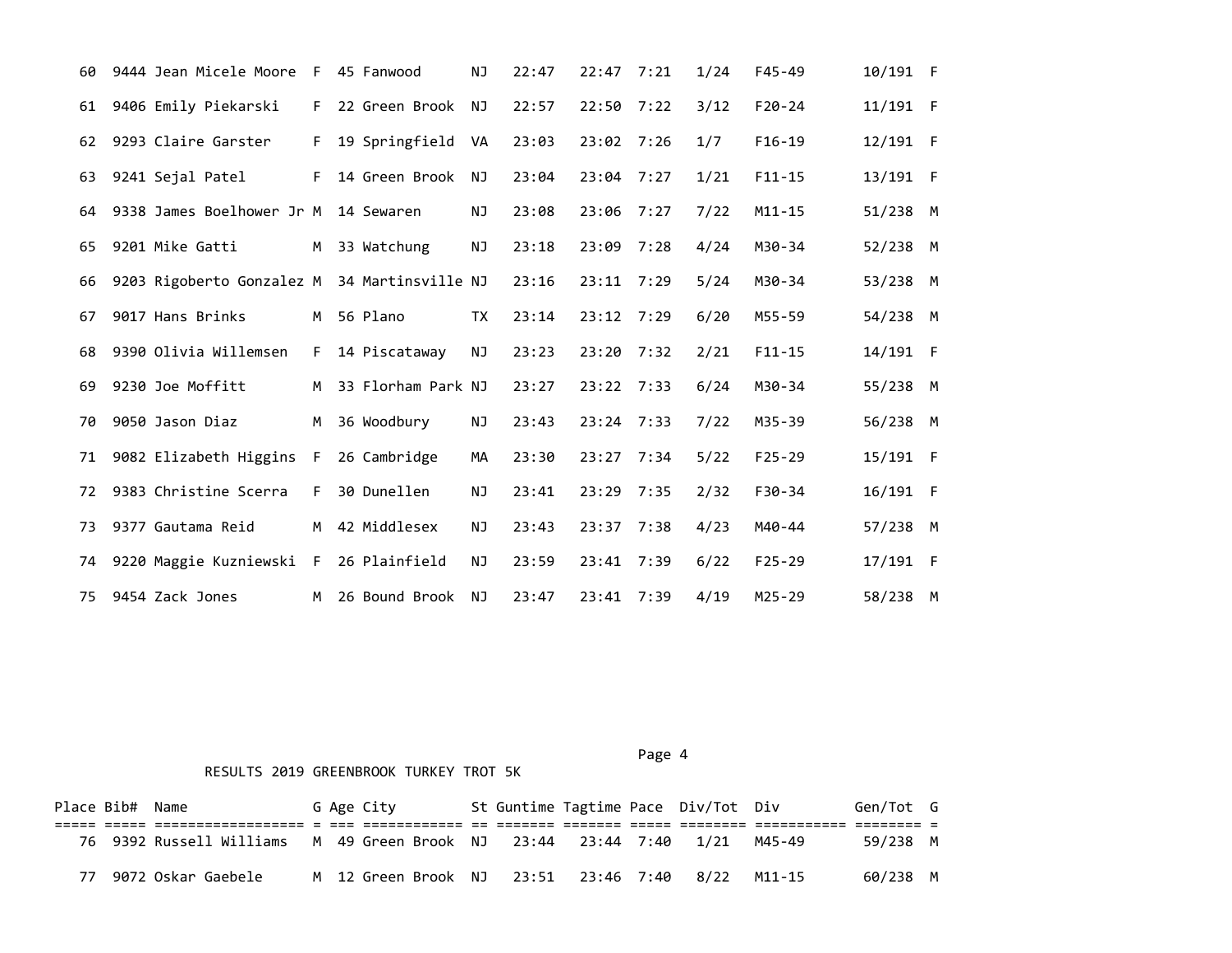| 78  | 9401 Craig Lipinksi                   | M   | 27 Green Brook     | ΝJ  | 24:03 | 23:47      | 7:41 | 5/19  | M25-29     | 61/238 M |  |
|-----|---------------------------------------|-----|--------------------|-----|-------|------------|------|-------|------------|----------|--|
| 79  | 9337 Tyler Boelhower                  | М   | 8 Sewaren          | ΝJ  | 23:50 | 23:48      | 7:41 | 2/15  | M10&UND    | 62/238 M |  |
| 80  | 9010 Heather Benz                     | F.  | 45 Westfield       | ΝJ  | 23:49 | 23:48 7:41 |      | 2/24  | F45-49     | 18/191 F |  |
| 81  | 9192 Jaime Ferns                      | F.  | 24 Arlington       | VA  | 24:02 | 23:50      | 7:42 | 4/12  | $F20 - 24$ | 19/191 F |  |
| 82  | 9131 Chris North                      | M   | 26 Middlesex       | ΝJ  | 23:52 | 23:50      | 7:42 | 6/19  | M25-29     | 63/238 M |  |
| 83  | 9404 Marek Piekarski                  | M   | 55 Green Brook     | NJ. | 23:59 | 23:52 7:42 |      | 7/20  | M55-59     | 64/238 M |  |
| 84  | 9208 Shashank Gupta                   | M . | 38 Green Brook     | NJ. | 24:04 | 23:55      | 7:43 | 8/22  | M35-39     | 65/238 M |  |
| 85  | 9316 Ryan Murray                      | M   | 20 Bronx           | ΝY  | 24:04 | 23:55      | 7:43 | 8/23  | M20-24     | 66/238 M |  |
| 86  | 9292 Kevin Fogarty                    | M   | 56 Watchung        | ΝJ  | 24:01 | 23:55 7:43 |      | 8/20  | M55-59     | 67/238 M |  |
| 87  | 9228 William Merkent                  | M   | 37 Watchung        | ΝJ  | 24:05 | 23:56      | 7:43 | 9/22  | M35-39     | 68/238 M |  |
| 88  | 9445 Karl Geiger                      | м   | 41 Dunellen        | ΝJ  | 24:21 | 23:58      | 7:44 | 5/23  | M40-44     | 69/238 M |  |
| 89  | 9313 Kyle Murray                      | M   | 25 Somerville      | МA  | 24:15 | 24:05 7:46 |      | 7/19  | M25-29     | 70/238 M |  |
| 90  | 9310 Tom Matalenas                    | M   | 31 Bound Brook     | NJ  | 24:12 | 24:09      | 7:48 | 7/24  | M30-34     | 71/238 M |  |
| 91  | 9028 Patrick Byrnes                   | M   | 17 Dunellen        | ΝJ  | 24:22 | 24:10      | 7:48 | 14/21 | $M16 - 19$ | 72/238 M |  |
| 92  | 9058 Marek Dumiec                     | M   | 42 Green Brook     | ΝJ  | 24:10 | 24:10      | 7:48 | 6/23  | M40-44     | 73/238 M |  |
| 93  | 9179 Michael Bastidas                 | M   | 23 Green Brook     | ΝJ  | 24:10 | 24:10      | 7:48 | 9/23  | M20-24     | 74/238 M |  |
| 94  | 9200 Emily Gatti                      | F.  | 30 Watchung        | ΝJ  | 24:22 | 24:13      | 7:49 | 3/32  | F30-34     | 20/191 F |  |
| 95  | 9267 Brenda Zhang                     | F.  | 14 Green Brook     | NJ  | 24:24 | 24:24 7:52 |      | 3/21  | $F11 - 15$ | 21/191 F |  |
| 96  | 9371 Cole Noss                        | M   | 18 Summit          | ΝJ  | 24:35 | 24:26      | 7:53 | 15/21 | $M16 - 19$ | 75/238 M |  |
| 97  | 9411 Logan Whitchurch                 | M   | 11 Washingtonvi NJ |     | 24:37 | 24:29      | 7:54 | 9/22  | $M11 - 15$ | 76/238 M |  |
| 98  | 9211 Nicole Jaeckel                   | F.  | 23 Warren          | ΝJ  | 24:31 | 24:29 7:54 |      | 5/12  | $F20 - 24$ | 22/191 F |  |
| 99  | 9359 Tony Liu                         | M   | 16 Dunellen        | ΝJ  | 24:33 | 24:31      | 7:55 | 16/21 | $M16 - 19$ | 77/238 M |  |
| 100 | 9360 Luis Enrique Lopez M 32 Dunellen |     |                    | ΝJ  | 24:35 | 24:32 7:55 |      | 8/24  | M30-34     | 78/238 M |  |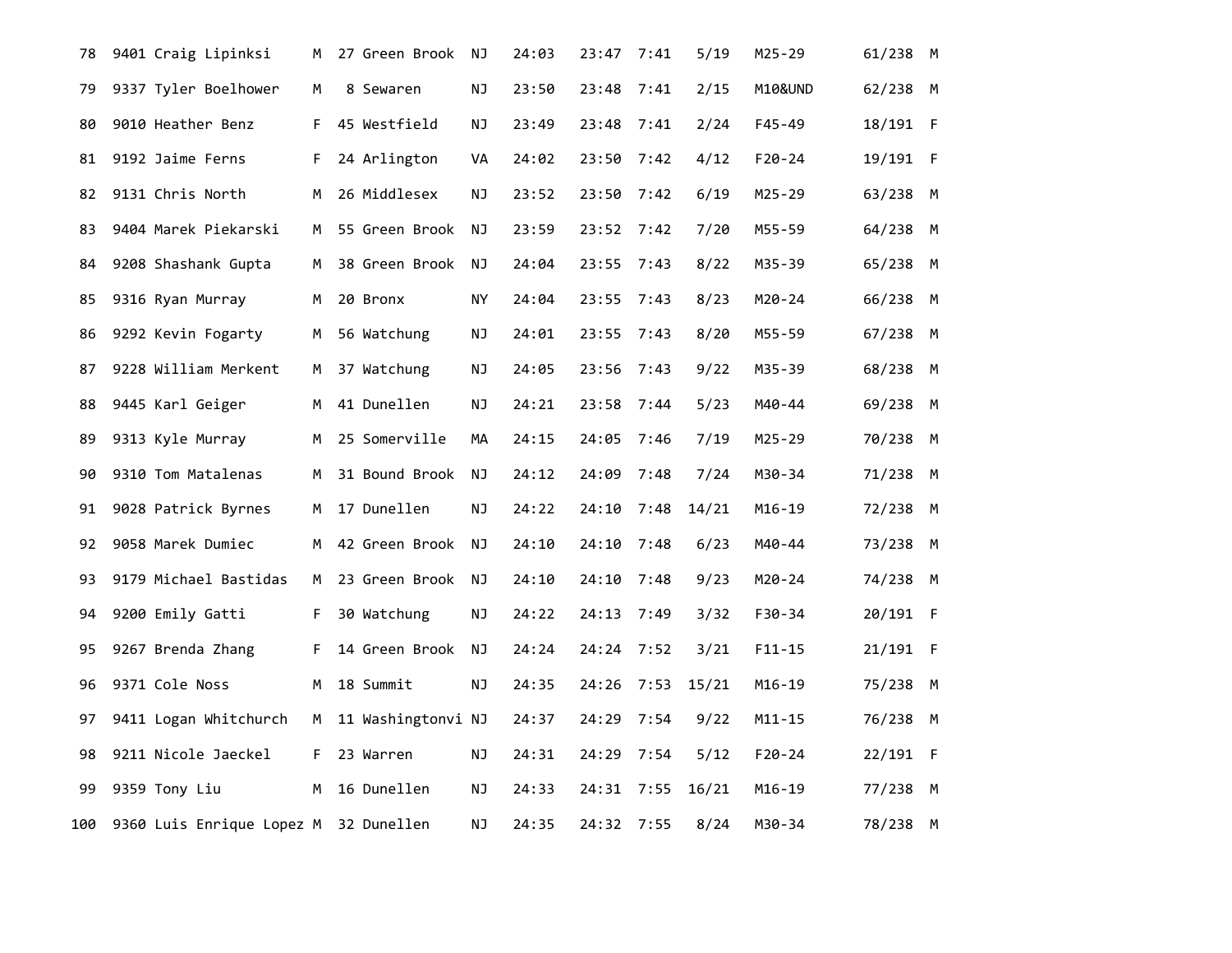# Place Bib# Name G Age City St Guntime Tagtime Pace Div/Tot Div Gen/Tot G ===== ===== ================== = === ============ == ======= ======= ===== ======== =========== ======== = 101 9295 Emma Gouiran F 17 Springfield NJ 24:46 24:36 7:57 2/7 F16-19 23/191 F 102 9040 Erin Clemente F 35 Dunellen NJ 25:02 24:37 7:57 2/16 F35-39 24/191 F 103 9221 Marc Leshnower M 43 Colonia NJ 25:00 24:40 7:58 7/23 M40-44 79/238 M 104 9274 Joe Ahn M 46 Warren NJ 24:49 24:44 7:59 2/21 M45-49 80/238 M 105 9091 Ed Kazokas M 47 Dunellen NJ 24:47 24:45 7:59 3/21 M45-49 81/238 M 106 9425 Tomithy Kraft M 55 Edison NJ 24:50 24:46 8:00 9/20 M55-59 82/238 M 107 9122 Daniel Nerger M 0 Bound Brook NJ 24:56 24:51 8:01 83/238 M 108 9079 Noah Gross M 21 Walkersville MD 25:04 24:52 8:02 10/23 M20-24 84/238 M 109 9038 David Clark M 51 Green Brook NJ 25:12 24:57 8:03 4/17 M50-54 85/238 M 110 9215 Zachary Junker M 13 Bridgewater NJ 25:04 25:01 8:05 10/22 M11-15 86/238 M 111 9071 Karsten Gaebele M 45 Green Brook NJ 25:11 25:02 8:05 4/21 M45-49 87/238 M 112 9124 James Nerger M 56 Bound Brook NJ 25:07 25:02 8:05 10/20 M55-59 88/238 M 113 9408 Gianluca Pagano M 16 Green Brook NJ 25:08 25:03 8:05 17/21 M16-19 89/238 M 114 9243 Gina Quartarolo F 28 New York NY 25:23 25:08 8:07 7/22 F25-29 25/191 F 115 9110 Ben Lerner M 24 Warren NJ 25:23 25:10 8:08 11/23 M20-24 90/238 M 116 9145 Marco Rosado M 48 Piscataway NJ 25:30 25:20 8:11 5/21 M45-49 91/238 M 117 9328 Rebecca Adam F 32 Baltimore MD 25:46 25:26 8:13 4/32 F30-34 26/191 F 118 9173 Yanping Zhu F 45 Green Brook NJ 25:31 25:28 8:13 3/24 F45-49 27/191 F 119 9214 Elizabeth Junker F 45 Bridgewater NJ 25:35 25:32 8:15 4/24 F45-49 28/191 F 120 9022 Khristan Buntzen M 47 Pompton Plns NJ 25:43 25:37 8:16 6/21 M45-49 92/238 M

#### Page 5 and 2012 and 2012 and 2012 and 2012 and 2012 and 2012 and 2012 and 2012 and 2012 and 2012 and 2012 and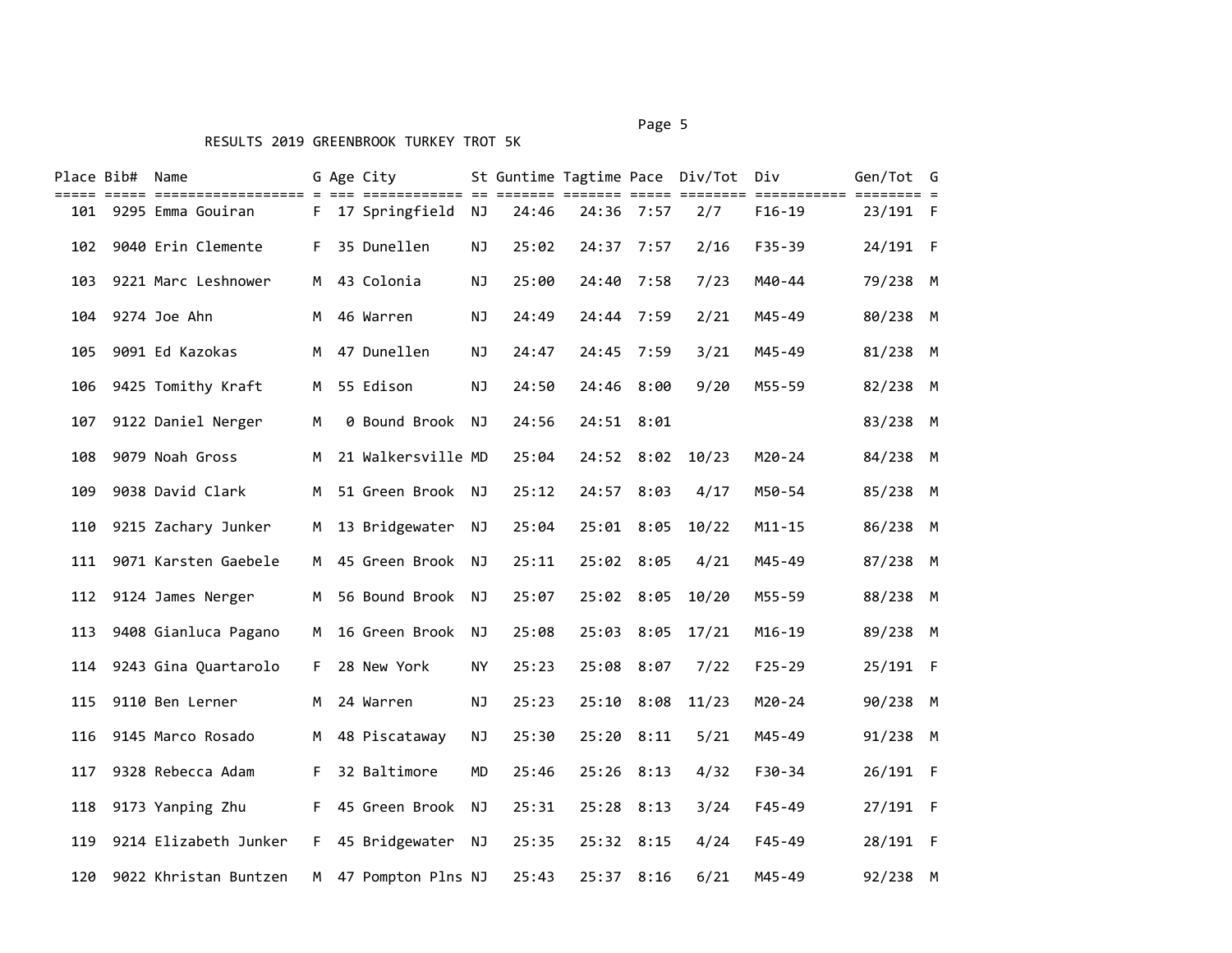|     | 121 9312 Erin Murray    | F 24 Washington     | DC - | 25:48 25:38 8:16 6/12 |                  |      | F20-24 | 29/191 F |          |
|-----|-------------------------|---------------------|------|-----------------------|------------------|------|--------|----------|----------|
|     | 122 9430 Edgar Galvez   | M 41 Bridgewater NJ |      | 25:47                 | 25:38 8:17       | 8/23 | M40-44 | 93/238 M |          |
|     | 123 9270 Feiyan Zhou    | F 49 Jersey City NJ |      | 25:42 25:40 8:17      |                  | 5/24 | F45-49 | 30/191 F |          |
|     | 124 9272 Haiying Zhuang | F 51 Green Brook NJ |      | 25:43                 | 25:40 8:17       | 1/14 | F50-54 | 31/191 F |          |
| 125 | 9432 Bob Hendricks      | M 58 Bound Brook NJ |      | 25:50                 | 25:41 8:17 11/20 |      | M55-59 | 94/238   | <b>M</b> |

| Place Bib# | Name<br>================  |    | G Age City<br>========== |           |       |                |                | St Guntime Tagtime Pace Div/Tot Div | =======    | Gen/Tot G |  |
|------------|---------------------------|----|--------------------------|-----------|-------|----------------|----------------|-------------------------------------|------------|-----------|--|
| 126        | 9458 Lin Ying Shen        | F. | 50 North Plainf NJ       |           | 25:47 | $25:42$ 8:18   |                | 2/14                                | F50-54     | 32/191 F  |  |
| 127        | 9305 Madeline Kruszczyn F |    | 14 North Plainf NJ       |           | 25:51 | 25:43 8:18     |                | 4/21                                | $F11 - 15$ | 33/191 F  |  |
| 128        | 9278 James Butrico        | M  | 26 Abington              | PA        | 26:05 | 25:47 8:19     |                | 8/19                                | $M25 - 29$ | 95/238 M  |  |
| 129        | 9026 William Butrico      | M  | 59 New Haven             | СT        | 26:04 |                | $26:00$ $8:23$ | 12/20                               | M55-59     | 96/238 M  |  |
| 130        | 9452 Dennis Harsley       | M  | 38 Middlesex             | NJ        | 26:11 |                | $26:05$ 8:25   | 10/22                               | M35-39     | 97/238 M  |  |
| 131        | 9076 Alexiana Gomez       | F. | 16 Piscataway            | <b>NJ</b> | 26:13 | 26:10 8:27     |                | 3/7                                 | $F16-19$   | 34/191 F  |  |
| 132        | 9375 Jay Parekh           | M  | 44 Green Brook           | NJ        | 26:20 | $26:13$ $8:28$ |                | 9/23                                | M40-44     | 98/238 M  |  |
| 133        | 9440 Emily Guss           | F. | 62 Martinsville NJ       |           | 26:28 | $26:16$ 8:29   |                | 1/6                                 | F60-64     | 35/191 F  |  |
| 134        | 9415 Niko Maslowski       | M  | 12 Dunellen              | <b>NJ</b> | 26:25 |                | $26:20$ $8:30$ | 11/22                               | $M11 - 15$ | 99/238 M  |  |
| 135        | 9042 Anivia Collazo       | F. | 44 Plainfield            | <b>NJ</b> | 26:23 | 26:20 8:30     |                | 2/17                                | $F40 - 44$ | 36/191 F  |  |
| 136        | 9428 Manuel Lescano       | M  | 52 Dunellen              | NJ        | 26:21 | $26:21$ $8:30$ |                | 5/17                                | M50-54     | 100/238 M |  |
| 137        | 9416 Anthony Bautista     | M  | 34 Highland Par NJ       |           | 26:25 | 26:22 8:31     |                | 9/24                                | M30-34     | 101/238 M |  |
| 138        | 9302 Jaspreet Kaur        | F. | 30 Dunellen              | ΝJ        | 26:26 | 26:22 8:31     |                | 5/32                                | F30-34     | 37/191 F  |  |
| 139        | 9088 Christoffer Johnst M |    | 34 Warren                | <b>NJ</b> | 26:43 |                | $26:28$ $8:32$ | 10/24                               | M30-34     | 102/238 M |  |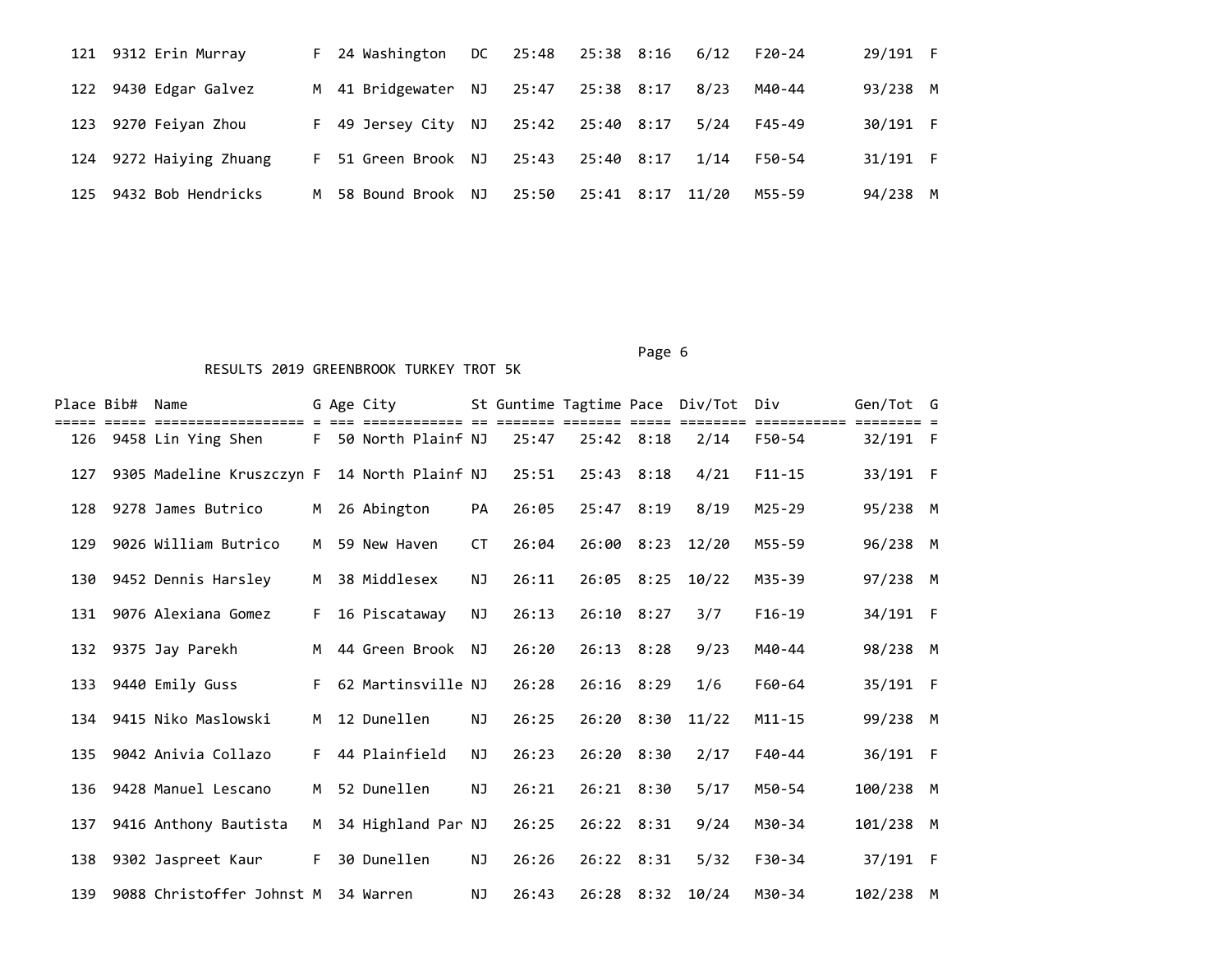| 140 |                        | 9089 Sarah Johnston       | F. | 34 Warren            | NJ        | 26:42 | $26:28$ 8:33     | 6/32  | F30-34     | 38/191 F  |  |
|-----|------------------------|---------------------------|----|----------------------|-----------|-------|------------------|-------|------------|-----------|--|
| 141 | 9069 John Frentz       |                           |    | M 64 Middlesex       | <b>NJ</b> | 26:49 | 26:42 8:37       | 1/7   | M60-64     | 103/238 M |  |
|     |                        | 142 9135 Tommy O'Connor   |    | M 12 South Plainf NJ |           | 26:48 | 26:45 8:38       | 12/22 | $M11 - 15$ | 104/238 M |  |
| 143 |                        | 9224 Anthony Lorino       | M  | 10 Bridgewater       | NJ        | 26:48 | 26:48 8:39       | 3/15  | M10&UND    | 105/238 M |  |
|     | 144 9335 Paula Beckert |                           | F. | 38 Warren            | NJ        | 26:54 | 26:49 8:39       | 3/16  | $F35 - 39$ | 39/191 F  |  |
|     | 145 9441 Joe Valenti   |                           |    | M 46 Warren          | NJ        | 27:05 | $26:51$ $8:40$   | 7/21  | M45-49     | 106/238 M |  |
|     | 146 9252 Greg Steier   |                           |    | M 49 Warren          | NJ        | 27:00 | 26:53 8:41       | 8/21  | M45-49     | 107/238 M |  |
| 147 |                        | 9306 Raquel Kruszczynsk F |    | 15 North Plainf NJ   |           | 27:08 | 26:59 8:43       | 5/21  | $F11 - 15$ | 40/191 F  |  |
| 148 | 9269 Vivian Zhang      |                           | F. | 17 Green Brook NJ    |           | 27:14 | $27:10$ 8:46     | 4/7   | $F16-19$   | 41/191 F  |  |
| 149 |                        | 9171 Anne Marie Yanchuc F |    | 31 Bound Brook NJ    |           | 27:37 | $27:16$ 8:48     | 7/32  | F30-34     | 42/191 F  |  |
| 150 | 9020 Brody Buntzen     |                           | M  | 11 Pompton Plns NJ   |           | 27:24 | 27:18 8:49 13/22 |       | M11-15     | 108/238 M |  |

| Place Bib# | Name                                                   |    | G Age City          |    |       |            | St Guntime Tagtime Pace Div/Tot Div |          | Gen/Tot G |   |
|------------|--------------------------------------------------------|----|---------------------|----|-------|------------|-------------------------------------|----------|-----------|---|
| 151        | 9151 Christopher Shott M 37 Middlesex                  |    |                     | NJ | 27:24 |            | 27:18 8:49 11/22                    | M35-39   | 109/238 M |   |
| 152        | 9109 Justin Leombruno                                  |    | M 29 Bound Brook NJ |    | 27:26 | 27:19 8:49 | 9/19                                | M25-29   | 110/238 M |   |
|            | 153 9136 Edler Jeremiah Ola M 20 Piscataway T NJ 27:45 |    |                     |    |       |            | 27:21 8:50 12/23                    | M20-24   | 111/238 M |   |
|            | 154 9253 Katie Tan                                     |    | F 17 Green Brook NJ |    | 27:26 | 27:22 8:50 | 5/7                                 | $F16-19$ | 43/191 F  |   |
| 155        | 9187 Niranjan Deo                                      |    | M 55 Green Brook NJ |    | 28:25 |            | 27:23 8:50 13/20                    | M55-59   | 112/238 M |   |
|            | 156 9133 Donna O'Connor                                | F. | 44 South Plainf NJ  |    | 27:38 | 27:34 8:54 | 3/17                                | F40-44   | 44/191 F  |   |
| 157        | 9129 John Nordstrom                                    |    | M 54 Greenbrook     | NJ | 27:55 | 27:35 8:54 | 6/17                                | M50-54   | 113/238   | M |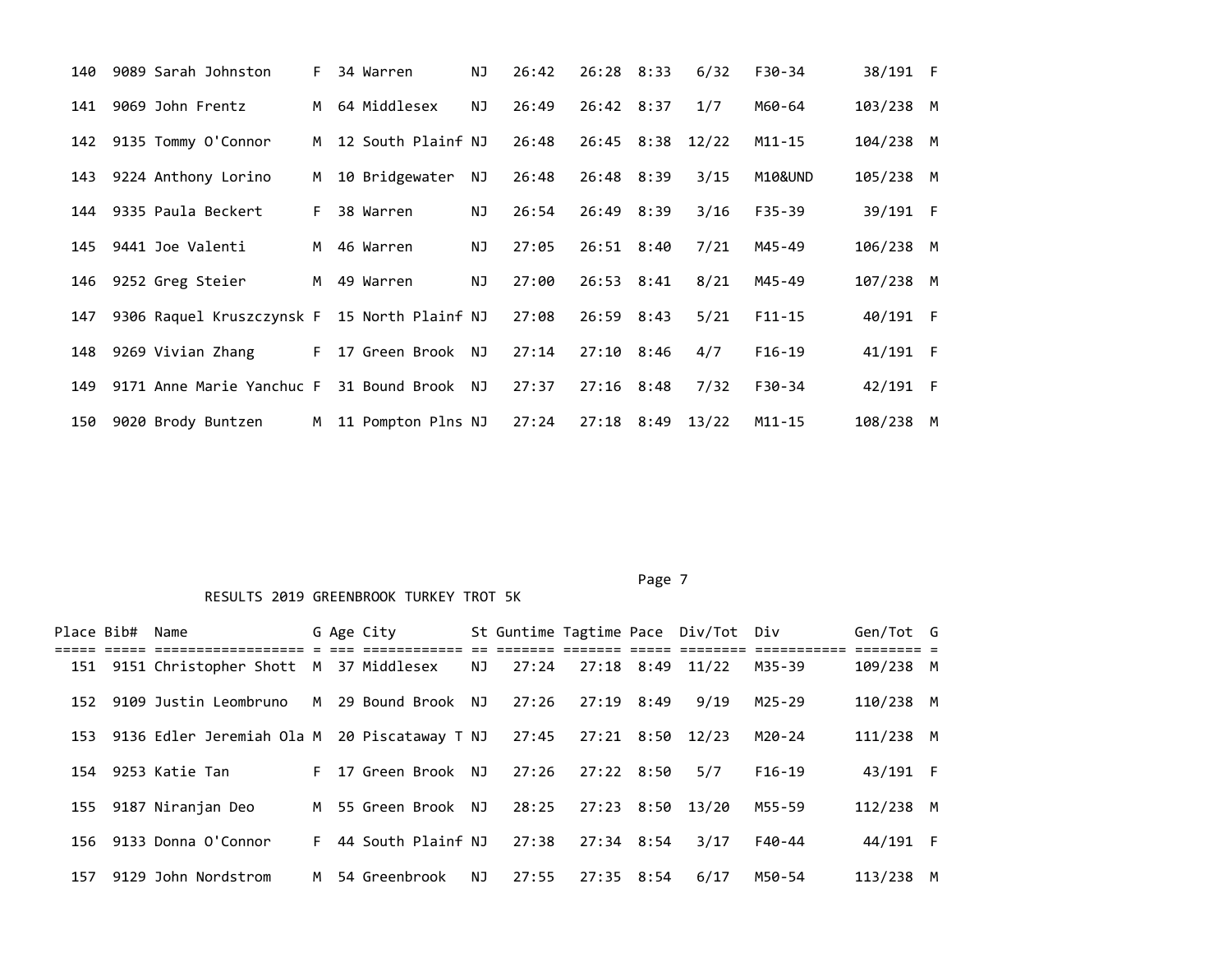| 158 | 9204 Katherine Goodman                  | F  | 29 Somerset        | ΝJ        | 28:02 | 27:41      | 8:56 | 8/22  | $F25 - 29$         | 45/191 F   |  |
|-----|-----------------------------------------|----|--------------------|-----------|-------|------------|------|-------|--------------------|------------|--|
| 159 | 9248 Gerry Sapia                        | M  | 13 Green Brook     | NJ        | 27:47 | 27:41 8:56 |      | 14/22 | $M11 - 15$         | 114/238 M  |  |
| 160 | 9014 Nicholas Brasowski M 31 Louisville |    |                    | KY        | 28:14 | 27:43 8:57 |      | 11/24 | M30-34             | 115/238 M  |  |
| 161 | 9166 Sarah Walton Kinne F               |    | 31 Bloomington     | ΙN        | 27:50 | 27:43 8:57 |      | 8/32  | $F30-34$           | 46/191 F   |  |
| 162 | 9185 Jenna Cowper                       | F. | 28 Middlesex       | ΝJ        | 28:15 | 27:46      | 8:58 | 9/22  | $F25 - 29$         | 47/191 F   |  |
| 163 | 9138 Andrew Parziale                    | M  | 34 Bridgewater     | <b>NJ</b> | 28:09 | 27:53      | 9:00 | 12/24 | M30-34             | 116/238 M  |  |
| 164 | 9195 Chris Fox                          | M  | 48 Hillsborough NJ |           | 28:11 | 27:58      | 9:02 | 9/21  | M45-49             | 117/238 M  |  |
| 165 | 9086 Frank Jakubowski                   | M  | 23 Bayonne         | NJ        | 28:03 | 27:59      | 9:02 | 13/23 | M20-24             | 118/238 M  |  |
| 166 | 9108 Christine Lawless                  | F  | 23 Middlesex       | ΝJ        | 28:02 | 27:59      | 9:02 | 7/12  | $F20 - 24$         | 48/191 F   |  |
| 167 | 9205 Zhongxiu Gu                        | F. | 47 Green Brook     | ΝJ        | 28:07 | 28:02      | 9:03 | 6/24  | $F45 - 49$         | 49/191 F   |  |
| 168 | 9400 Katelyn Gaulin                     | F. | 15 Fanwood         | NJ.       | 28:16 | 28:07      | 9:05 | 6/21  | $F11 - 15$         | 50/191 F   |  |
| 169 | 9229 Monica Moberly                     | F. | 45 Green Brook     | NJ        | 28:09 | 28:07      | 9:05 | 7/24  | $F45 - 49$         | 51/191 F   |  |
| 170 | 9447 John Zalepka                       | M  | 43 Freehold        | <b>NJ</b> | 28:09 | 28:07      | 9:05 | 10/23 | M40-44             | 119/238 M  |  |
| 171 | 9191 Jian Fan                           | F. | 51 Green Brook     | NJ        | 28:13 | 28:08      | 9:05 | 3/14  | F50-54             | $52/191$ F |  |
| 172 | 9172 Jason Yanchuck                     | M  | 32 Bound Brook     | <b>NJ</b> | 28:37 | 28:15      | 9:07 | 13/24 | M30-34             | 120/238 M  |  |
| 173 | 9057 Pam Dorn                           | F. | 57 Dunellen        | NJ        | 28:18 | 28:16      | 9:07 | 1/5   | $F55 - 59$         | 53/191 F   |  |
| 174 | 9457 Olivia Whalen                      | F. | 10 Raritan         | <b>NJ</b> | 28:22 | 28:20      | 9:09 | 1/10  | <b>F10&amp;UND</b> | 54/191 F   |  |
| 175 | 9456 Preet Takkar                       | M  | 42 Warren          | NJ        | 28:38 | 28:26      | 9:11 | 11/23 | M40-44             | 121/238 M  |  |

Page 8 and 2012 and 2012 and 2012 and 2012 and 2012 and 2012 and 2012 and 2012 and 2012 and 2012 and 2012 and

#### RESULTS 2019 GREENBROOK TURKEY TROT 5K

Place Bib# Name G Age City St Guntime Tagtime Pace Div/Tot Div Gen/Tot G ===== ===== ================== = === ============ == ======= ======= ===== ======== =========== ======== = 176 9035 Bryan Carley M 21 N Plainfield NJ 28:36 28:29 9:12 14/23 M20-24 122/238 M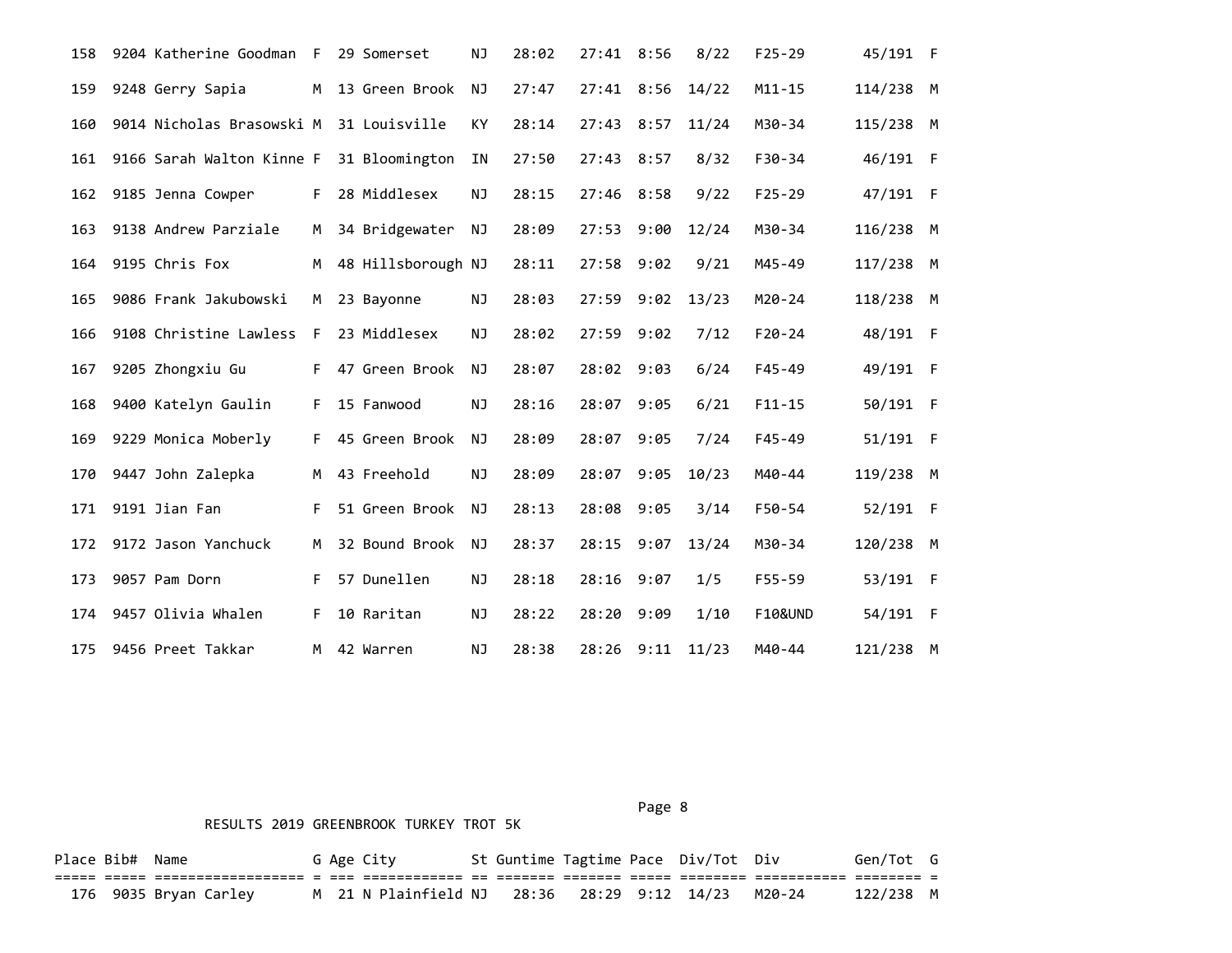| 177 | 9275 Kim Althausen       | F              | 36 Middlesex       | ΝJ | 28:42 | 28:33 9:13 |      | 4/16           | F35-39     | 55/191 F  |  |
|-----|--------------------------|----------------|--------------------|----|-------|------------|------|----------------|------------|-----------|--|
| 178 | 9258 Michael Tong        | M <sub>1</sub> | 57 Green Brook     | ΝJ | 28:46 | 28:34      | 9:13 | 14/20          | M55-59     | 123/238 M |  |
| 179 | 9276 Tricinda Bousquet F |                | 35 Franklin Par NJ |    | 28:43 | 28:35      | 9:14 | 5/16           | F35-39     | 56/191 F  |  |
| 180 | 9095 Adam Kenny          | M              | 52 Middlesex       | ΝJ | 28:49 | 28:35      | 9:14 | 7/17           | M50-54     | 124/238 M |  |
| 181 | 9217 Charles Kenny       | M              | 52 Green Brook     | ΝJ | 28:52 | 28:39      | 9:15 | 8/17           | M50-54     | 125/238 M |  |
| 182 | 9323 Christine Wetzel    | F.             | 35 Woodbridge      | ΝJ | 28:59 | 28:44 9:17 |      | 6/16           | F35-39     | 57/191 F  |  |
| 183 | 9319 Charles Ramsey      | M              | 52 Emmaus          | PA | 29:15 | 28:46 9:17 |      | 9/17           | M50-54     | 126/238 M |  |
| 184 | 9250 Drew Searfoss       | M              | 22 Green Brook     | ΝJ | 28:56 | 28:48 9:18 |      | 15/23          | M20-24     | 127/238 M |  |
| 185 | 9330 Kathryn Anderson    | F.             | 33 Piscataway      | ΝJ | 29:05 | 28:49      | 9:18 | 9/32           | F30-34     | 58/191 F  |  |
| 186 | 9061 Richard Esposito    | M .            | 33 Green Brook     | ΝJ | 29:06 | 28:54 9:20 |      | 14/24          | M30-34     | 128/238 M |  |
| 187 | 9329 Rachel Anderson     | F.             | 31 Newark          | NJ | 29:15 | 28:58      | 9:21 | 10/32          | F30-34     | 59/191 F  |  |
| 188 | 9112 Rachel Levin        | F.             | 25 Bethesda        | MD | 29:03 | 28:59      | 9:21 | 10/22          | $F25 - 29$ | 60/191 F  |  |
| 189 | 9429 Stephanie Bruno     | F.             | 34 Basking Ridg NJ |    | 29:06 | 29:00      | 9:21 | 11/32          | F30-34     | 61/191 F  |  |
| 190 | 9194 Ashley Fizzarotti F |                | 34 New Providen NJ |    | 29:06 | 29:00      |      | $9:22$ $12/32$ | F30-34     | 62/191 F  |  |
| 191 | 9149 Sushama Sekhar      | F.             | 45 Warren          | NJ | 29:02 | 29:01 9:22 |      | 8/24           | F45-49     | 63/191 F  |  |
| 192 | 9354 Sarah Grundman      | F.             | 31 North Plainf NJ |    | 29:17 | 29:11 9:25 |      | 13/32          | F30-34     | 64/191 F  |  |
| 193 | 9410 Tony Pasquale       | M              | 39 Piscataway      | NJ | 29:33 | 29:11 9:25 |      | 12/22          | M35-39     | 129/238 M |  |
| 194 | 9098 David Kother        | M              | 50 Scotch Plain NJ |    | 29:32 | 29:11 9:25 |      | 10/17          | M50-54     | 130/238 M |  |
| 195 | 9030 John Mark Camiolo   | M              | 8 Warren           | NJ | 29:45 | 29:13 9:26 |      | 4/15           | M10&UND    | 131/238 M |  |
| 196 | 9199 Cheryl Gatti        | F.             | 65 Watchung        | NJ | 29:25 | 29:14 9:26 |      | 1/3            | F65-69     | 65/191 F  |  |
| 197 | 9436 Jt Colapietro       | M              | 23 South Plainf NJ |    | 29:23 | 29:18 9:27 |      | 16/23          | M20-24     | 132/238 M |  |
| 198 | 9453 Emily Puhak         | F.             | 28 Warren          | ΝJ | 29:39 | 29:19 9:28 |      | 11/22          | $F25 - 29$ | 66/191 F  |  |
| 199 | 9369 Kate Nolan          | F.             | 29 Bernardsvill NJ |    | 29:54 | 29:21 9:28 |      | 12/22          | $F25 - 29$ | 67/191 F  |  |
| 200 | 9368 Ryan Nolan          | M .            | 30 Bernardsvill NJ |    | 29:54 | 29:22 9:29 |      | 15/24          | M30-34     | 133/238 M |  |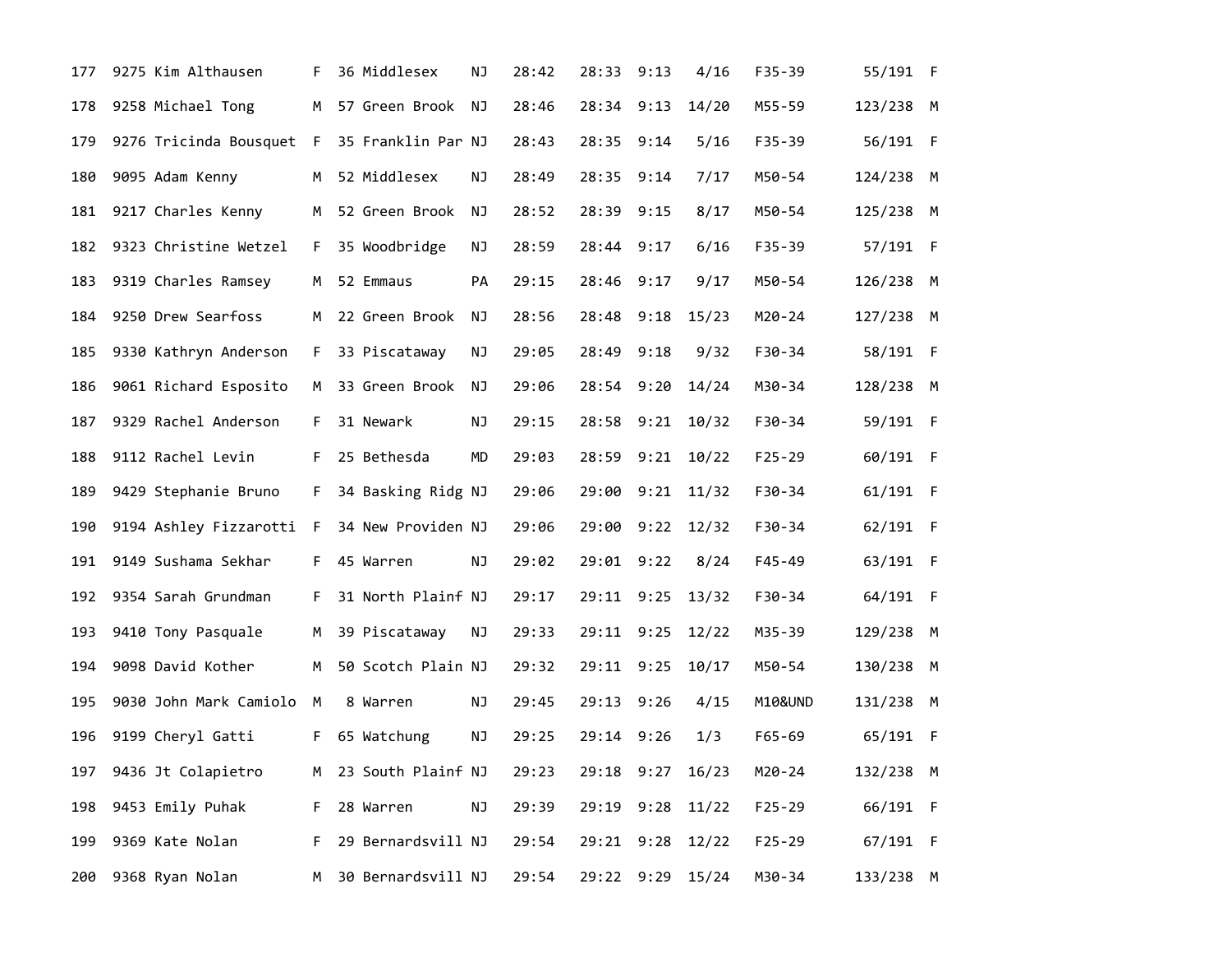#### Page 9 - Page 9 - Page 9 - Page 9 - Page 9 - Page 9 - Page 9 - Page 9 - Page 9 - Page 9 - Page 9

|     | Place Bib# Name |                        |                |      | G Age City           |           |       |       |            | St Guntime Tagtime Pace Div/Tot Div |            | Gen/Tot G |  |
|-----|-----------------|------------------------|----------------|------|----------------------|-----------|-------|-------|------------|-------------------------------------|------------|-----------|--|
|     |                 | 201 9342 Erin Christie |                |      | F 43 Green Brook NJ  |           | 29:35 |       | 29:25 9:30 | 4/17                                | F40-44     | 68/191 F  |  |
| 202 |                 | 9322 Cathy Truppo      |                |      | F 42 Roselle         | <b>NJ</b> | 29:41 | 29:30 | 9:31       | 5/17                                | F40-44     | 69/191 F  |  |
| 203 |                 | 9002 Carl Adlassnig    |                |      | M 47 South Plainf NJ |           | 29:51 |       | 29:30 9:31 | 10/21                               | M45-49     | 134/238 M |  |
| 204 |                 | 9421 Tom Keeth         | M <sub>1</sub> |      | 52 Flemington        | <b>NJ</b> | 29:49 |       | 29:35 9:33 | 11/17                               | M50-54     | 135/238 M |  |
| 205 |                 | 9121 Karina Nagy       | F.             |      | 45 South Plainf NJ   |           | 29:56 |       | 29:51 9:38 | 9/24                                | F45-49     | 70/191 F  |  |
| 206 |                 | 9356 David Jones       | M              |      | 66 Dunellen          | NJ        | 29:59 |       | 29:52 9:38 | 1/2                                 | M65-69     | 136/238 M |  |
| 207 |                 | 9326 Iain Adam         | M              |      | 64 Piscataway        | <b>NJ</b> | 30:17 |       | 30:00 9:41 | 2/7                                 | M60-64     | 137/238 M |  |
| 208 |                 | 9420 Austin Keeth      | M              |      | 13 Flemington        | NJ        | 30:15 |       |            | 30:01 9:41 15/22                    | $M11 - 15$ | 138/238 M |  |
| 209 |                 | 9114 Jacob Logue       | M              |      | 16 Green Brook       | <b>NJ</b> | 30:12 |       |            | 30:03 9:42 18/21                    | $M16 - 19$ | 139/238 M |  |
| 210 |                 | 9068 Beth Frentz       | F.             |      | 64 Middlesex         | <b>NJ</b> | 30:20 |       | 30:05 9:43 | 2/6                                 | F60-64     | 71/191 F  |  |
| 211 |                 | 9183 Brandon Burlew    | M              |      | 27 Plainfield        | <b>NJ</b> | 30:26 |       | 30:08 9:43 | 10/19                               | M25-29     | 140/238 M |  |
| 212 |                 | 9402 Len Demontagnaz   | M              |      | 49 Warren            | <b>NJ</b> | 30:21 |       | 30:08 9:43 | 11/21                               | M45-49     | 141/238 M |  |
| 213 |                 | 9419 Stephen Paisco    | M              |      | 47 Warren            | <b>NJ</b> | 30:20 |       | 30:10 9:44 | 12/21                               | M45-49     | 142/238 M |  |
| 214 |                 | 9198 Rebecca Gardner   | F.             |      | 25 Matawan           | NJ        | 30:20 |       | 30:12 9:45 | 13/22                               | $F25 - 29$ | 72/191 F  |  |
| 215 |                 | 9451 Case Annuzzi      |                | M 26 |                      | <b>NJ</b> | 30:21 |       | 30:13 9:45 | 11/19                               | $M25 - 29$ | 143/238 M |  |
| 216 |                 | 9389 Maria Vargas      | F.             |      | 32 Dunellen          | <b>NJ</b> | 30:18 |       | 30:14 9:46 | 14/32                               | $F30-34$   | 73/191 F  |  |
| 217 |                 | 9242 Robert Perasso    | M              |      | 57 Mountainside NJ   |           | 30:41 | 30:30 | 9:51       | 15/20                               | M55-59     | 144/238 M |  |
| 218 |                 | 9424 Robert Ostry      | M              |      | 51 Green Brook NJ    |           | 30:55 |       |            | 30:32 9:51 12/17                    | M50-54     | 145/238 M |  |
|     |                 | 219 9027 David Byrne   |                |      | M 33 Bound Brook     | NJ        | 30:55 |       |            | 30:34 9:52 16/24                    | M30-34     | 146/238 M |  |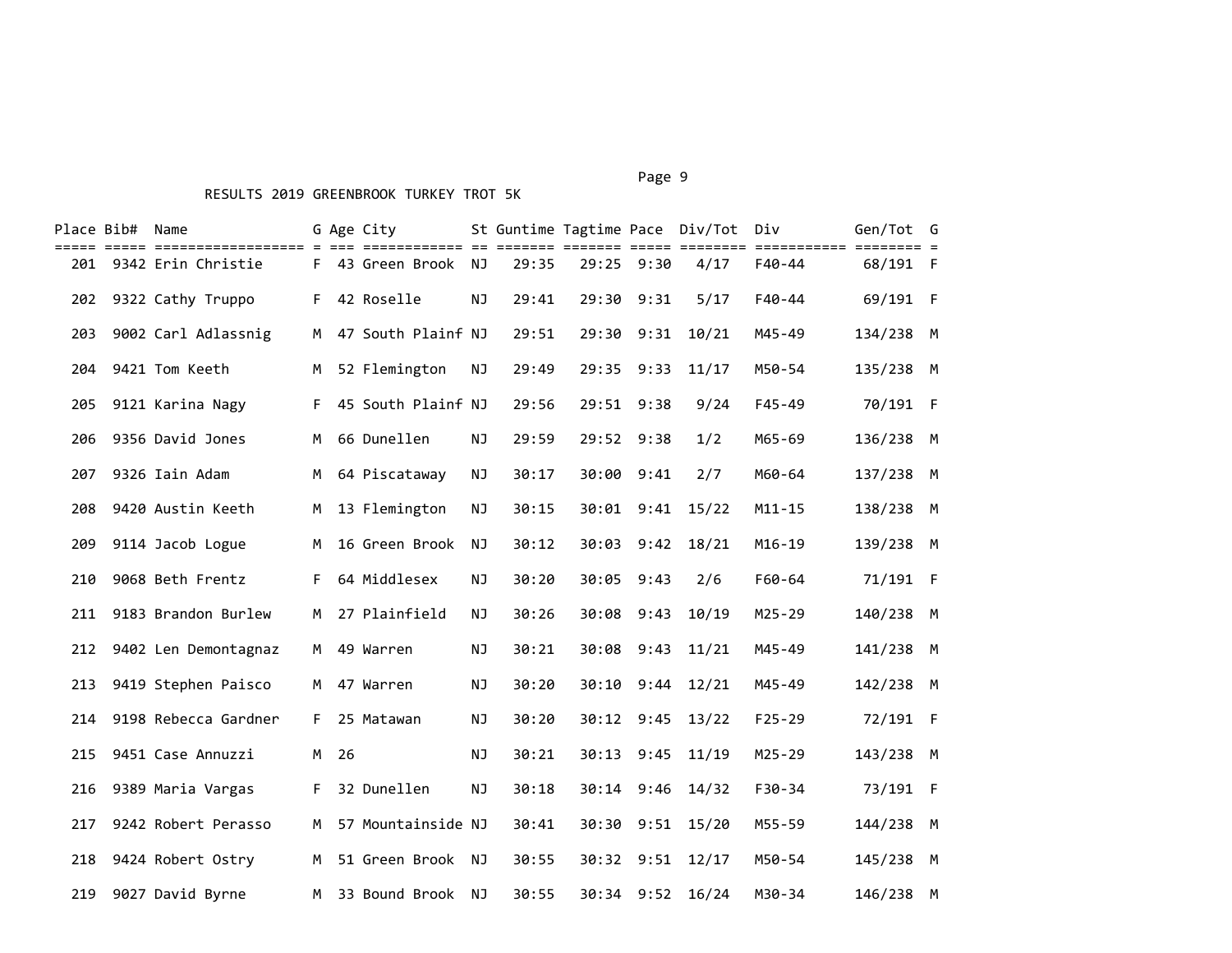| 220 | 9351 Sean Gennaro   |    | M 11 Green Brook NJ |           | 30:42 |            | 30:35 9:52 16/22 | M11-15  | 147/238 M |   |
|-----|---------------------|----|---------------------|-----------|-------|------------|------------------|---------|-----------|---|
| 221 | 9025 Gina Butrico   | F. | 30 New Haven        | <b>CT</b> | 30:53 |            | 30:35 9:52 15/32 | F30-34  | 74/191 F  |   |
|     | 222 9433 Maria Paiz | F. | 33 Bridgewater NJ   |           | 30:49 |            | 30:39 9:54 16/32 | F30-34  | 75/191 F  |   |
| 223 | 9239 Sonia Nikhil   | F. | 9 Green Brook NJ    |           | 30:54 | 30:44 9:55 | 2/10             | F10&UND | 76/191 F  |   |
| 224 | 9238 Neil Nikhil    | M  | 9 Green Brook NJ    |           | 30:54 | 30:44 9:55 | 5/15             | M10&UND | 148/238 M |   |
| 225 | 9111 Craig Levin    |    | M 62 Bridgewater NJ |           | 30:51 | 30:46 9:56 | 3/7              | M60-64  | 149/238   | M |

| Place Bib# | Name                                      |    | G Age City        |           |       |             |             | St Guntime Tagtime Pace Div/Tot Div |            | Gen/Tot G |  |
|------------|-------------------------------------------|----|-------------------|-----------|-------|-------------|-------------|-------------------------------------|------------|-----------|--|
|            | -------------<br>226 9340 Gautom Bose     |    | M 54 Green Brook  | NJ        | 30:53 |             |             | 30:49 9:57 13/17                    | M50-54     | 150/238 M |  |
| 227        | 9309 Neil MacKie                          |    | M 53 Dunellen     | NJ        | 31:14 |             |             | 30:52 9:58 14/17                    | M50-54     | 151/238 M |  |
| 228        | 9064 Erin Ferrara                         | F. | 57 Green Brook    | NJ        | 31:00 |             | 30:53 9:58  | 2/5                                 | F55-59     | 77/191 F  |  |
| 229        | 9352 Nathan Gennaro                       | M  | 14 Green Brook NJ |           | 31:00 |             |             | 30:56 9:59 17/22                    | $M11 - 15$ | 152/238 M |  |
| 230        | 9118 Josuel Morel                         | M  | 17 Plainfield     | NJ        | 31:11 |             |             | 30:56 9:59 19/21                    | $M16 - 19$ | 153/238 M |  |
| 231        | 9188 Vinita Deo                           | F. | 52 Green Brook    | NJ        | 31:38 |             | 31:01 10:01 | 4/14                                | F50-54     | 78/191 F  |  |
|            | 232 9366 Logan Minkler                    | M  | 8 Sewaren         | NJ        | 31:10 |             | 31:07 10:03 | 6/15                                | M10&UND    | 154/238 M |  |
| 233        | 9044 Cindy Coquia                         | F. | 0 New York        | <b>NY</b> | 31:55 | 31:09 10:03 |             |                                     |            | 79/191 F  |  |
|            | 234 9227 Loroine McKnight                 | M  | 41 Piscataway     | <b>NJ</b> | 31:38 |             |             | 31:18 10:06 12/23                   | M40-44     | 155/238 M |  |
| 235        | 9081 Matthew Hackett                      | M  | 33 Glenwood       | NJ        | 31:56 |             | 31:26 10:09 | 17/24                               | M30-34     | 156/238 M |  |
| 236        | 9271 Hua Zhu                              | F. | 52 Clinton        | NJ        | 31:35 |             | 31:29 10:10 | 5/14                                | F50-54     | 80/191 F  |  |
|            | 237 9273 Natalie Zychlinski F 22 Dunellen |    |                   | NJ        | 31:48 |             | 31:30 10:10 | 8/12                                | $F20-24$   | 81/191 F  |  |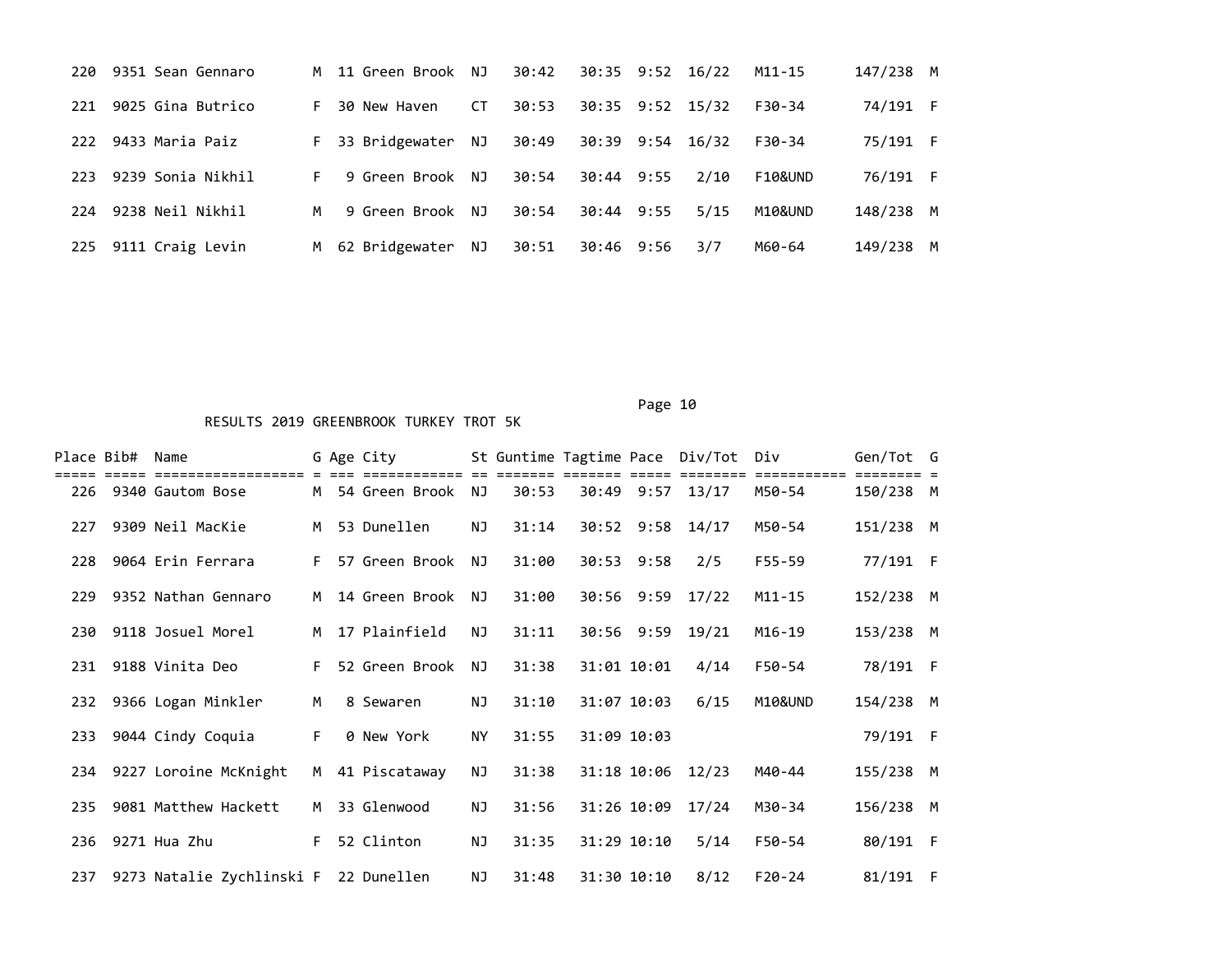| 238 | 9001 Erica Abitante       | F. | 21 Greenbrook      | ΝJ        | 31:52 | 31:37 10:12       | 9/12  | $F20-24$   | 82/191 F  |     |
|-----|---------------------------|----|--------------------|-----------|-------|-------------------|-------|------------|-----------|-----|
| 239 | 9435 Mariela Asencia      | F. | 32 Whitehouse S NJ |           | 31:52 | 31:42 10:14 17/32 |       | F30-34     | 83/191 F  |     |
| 240 | 9355 Brynna Handley       | F. | 29 Plainfield      | NJ        | 32:07 | 31:42 10:14 14/22 |       | $F25 - 29$ | 84/191 F  |     |
| 241 | 9245 Nikhil Raghunath     | M  | 45 Green Brook     | NJ        | 31:54 | 31:44 10:15 13/21 |       | M45-49     | 157/238 M |     |
| 242 | 9254 Carly Taylor         | F. | 21 Metuchen        | ΝJ        | 32:01 | 31:45 10:15       | 10/12 | $F20-24$   | 85/191 F  |     |
| 243 | 9233 Ani Newton           | F. | 37 Hopelawn        | NJ        | 31:59 | 31:49 10:16       | 7/16  | $F35 - 39$ | 86/191 F  |     |
| 244 | 9046 Laura Dalton         | F. | 34 Dunellen        | NJ        | 32:02 | 31:50 10:16       | 18/32 | $F30-34$   | 87/191 F  |     |
| 245 | 9101 James Kukucka        | M  | 29 Green Brook     | NJ        | 32:04 | 31:54 10:18       | 12/19 | $M25 - 29$ | 158/238 M |     |
| 246 | 9102 Jeffrey Kukucka      | M  | 26 Green Brook NJ  |           | 32:08 | 31:57 10:19       | 13/19 | $M25 - 29$ | 159/238 M |     |
| 247 | 9308 Katelyn Kwiatkowsk F |    | 11 Bridgewater     | NJ        | 32:03 | 32:01 10:20       | 7/21  | $F11 - 15$ | 88/191 F  |     |
| 248 | 9378 Norma Rios-Frutos F  |    | 63 Scotch Plain NJ |           | 32:15 | 32:06 10:22       | 3/6   | F60-64     | 89/191    | - F |
| 249 | 9152 Michelle Shott       | F. | 34 Middlesex       | <b>NJ</b> | 32:14 | 32:08 10:22       | 19/32 | $F30-34$   | 90/191    | - F |
| 250 | 9434 John Tillotson       | M  | 60 Flemington      | NJ        | 32:25 | 32:11 10:23       | 4/7   | M60-64     | 160/238   | M   |

Page 11

| Place Bib# | Name                                 |    | G Age City          |     |       |             |                 | St Guntime Tagtime Pace Div/Tot Div    |            | Gen/Tot G     |     |
|------------|--------------------------------------|----|---------------------|-----|-------|-------------|-----------------|----------------------------------------|------------|---------------|-----|
|            |                                      |    |                     |     |       |             |                 | <u>-- ------- ------- ----- ------</u> |            | aa aaaaaaaa a |     |
| 251        | 9339 James Boelhower Sr M 41 Sewaren |    |                     | NJ  | 32:31 |             |                 | 32:12 10:24 13/23                      | M40-44     | 161/238 M     |     |
| 252        | 9015 Simeon Brasowski                | M  | 22 Gillette         | NJ. | 32:42 |             |                 | 32:13 10:24 17/23                      | M20-24     | 162/238 M     |     |
| 253        | 9209 Kristina Houston                | F. | 14 Bound Brook NJ   |     | 32:30 |             | $32:14$ $10:24$ | 8/21                                   | $F11 - 15$ | 91/191 F      |     |
| 254        | 9180 Anthony Benson                  |    | M 20 Bridgewater NJ |     | 32:30 |             |                 | 32:16 10:25 18/23                      | M20-24     | 163/238 M     |     |
| 255        | 9240 Kevin O'Gorman                  |    | M 60 Holmdel        | NJ  | 32:45 |             | 32:18 10:26     | 5/7                                    | M60-64     | 164/238 M     |     |
| 256        | 9008 Skylar Ashnault                 | F. | 11 Green Brook NJ   |     | 32:36 | 32:29 10:29 |                 | 9/21                                   | $F11 - 15$ | 92/191        | - F |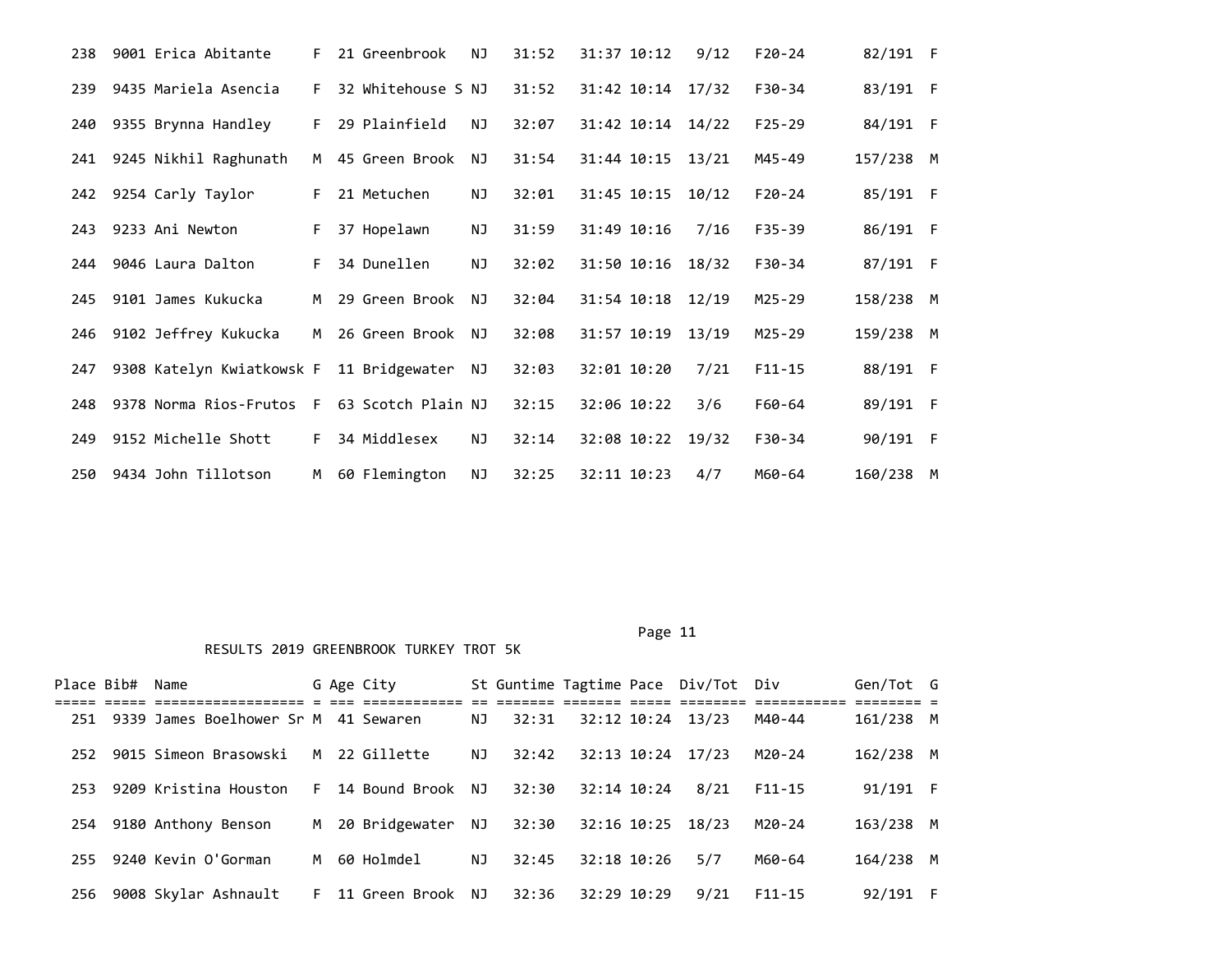| 257 | 9130 Sean Nordstrom       | M  | 17 Greenbrook      | ΝJ        | 32:46 | 32:30 10:29 | 20/21 | $M16 - 19$ | 165/238 M |  |
|-----|---------------------------|----|--------------------|-----------|-------|-------------|-------|------------|-----------|--|
| 258 | 9363 Jenna Maziekien      | F. | 15 Watchung        | NJ        | 32:43 | 32:30 10:29 | 10/21 | $F11 - 15$ | 93/191 F  |  |
| 259 | 9235 Richard Newton       | M  | 47 Middlesex       | <b>NJ</b> | 32:45 | 32:33 10:30 | 14/21 | M45-49     | 166/238 M |  |
| 260 | 9182 Ryan Brady           | M  | 24 Piscataway      | ΝJ        | 32:58 | 32:34 10:31 | 19/23 | $M20 - 24$ | 167/238 M |  |
| 261 | 9304 Alex Kruszczynski M  |    | 10 North Plainf NJ |           | 32:46 | 32:36 10:31 | 7/15  | M10&UND    | 168/238 M |  |
| 262 | 9283 Stefano Digeronimo M |    | 11 Green Brook     | NJ        | 32:42 | 32:36 10:31 | 18/22 | $M11 - 15$ | 169/238 M |  |
| 263 | 9259 Morgan Torres        | M  | 10 Green Brook     | NJ        | 32:42 | 32:36 10:31 | 8/15  | M10&UND    | 170/238 M |  |
| 264 | 9174 Megan Ahkao          | F. | 32 Bound Brook     | NJ        | 32:45 | 32:37 10:32 | 20/32 | F30-34     | 94/191 F  |  |
| 265 | 9219 Elizabeth Krukowsk F |    | 38 Bridgewater     | ΝJ        | 32:45 | 32:38 10:32 | 8/16  | $F35 - 39$ | 95/191 F  |  |
| 266 | 9321 Timothy Semmling     | M  | 23 Dunellen        | NJ        | 32:54 | 32:54 10:37 | 20/23 | $M20 - 24$ | 171/238 M |  |
| 267 | 9413 Shelby Swanton       | F. | 27 Green Brook     | NJ        | 33:23 | 32:56 10:38 | 15/22 | $F25 - 29$ | 96/191 F  |  |
| 268 | 9414 Meaghan Sloop        | F. | 26 Green Brook     | NJ        | 33:22 | 32:56 10:38 | 16/22 | $F25 - 29$ | 97/191 F  |  |
| 269 | 9137 Wayne Papa           | M  | 58 Middlesex       | NJ        | 33:29 | 33:20 10:45 | 16/20 | M55-59     | 172/238 M |  |
| 270 | 9119 Shirley Morel        | F. | 42 Plainfield      | NJ        | 33:48 | 33:32 10:49 | 6/17  | $F40 - 44$ | 98/191 F  |  |
| 271 | 9011 Gabe Blardony        | M  | 40 South Plainf NJ |           | 34:18 | 33:34 10:50 | 14/23 | M40-44     | 173/238 M |  |
| 272 | 9073 Tracy Gaebele        | F. | 44 Green Brook     | NJ        | 33:42 | 33:35 10:50 | 7/17  | $F40 - 44$ | 99/191 F  |  |
| 273 | 9125 Deanna Nicholls      | F. | 10 Dunellen        | <b>NJ</b> | 33:49 | 33:37 10:51 | 3/10  | F10&UND    | 100/191 F |  |
| 274 | 9126 Lee Nicholls         | M  | 39 Dunellen        | NJ        | 33:58 | 33:46 10:54 | 13/22 | M35-39     | 174/238 M |  |
| 275 | 9263 Jeff Whitaker        | M  | 60 Somerset        | NJ        | 34:11 | 33:49 10:55 | 6/7   | M60-64     | 175/238 M |  |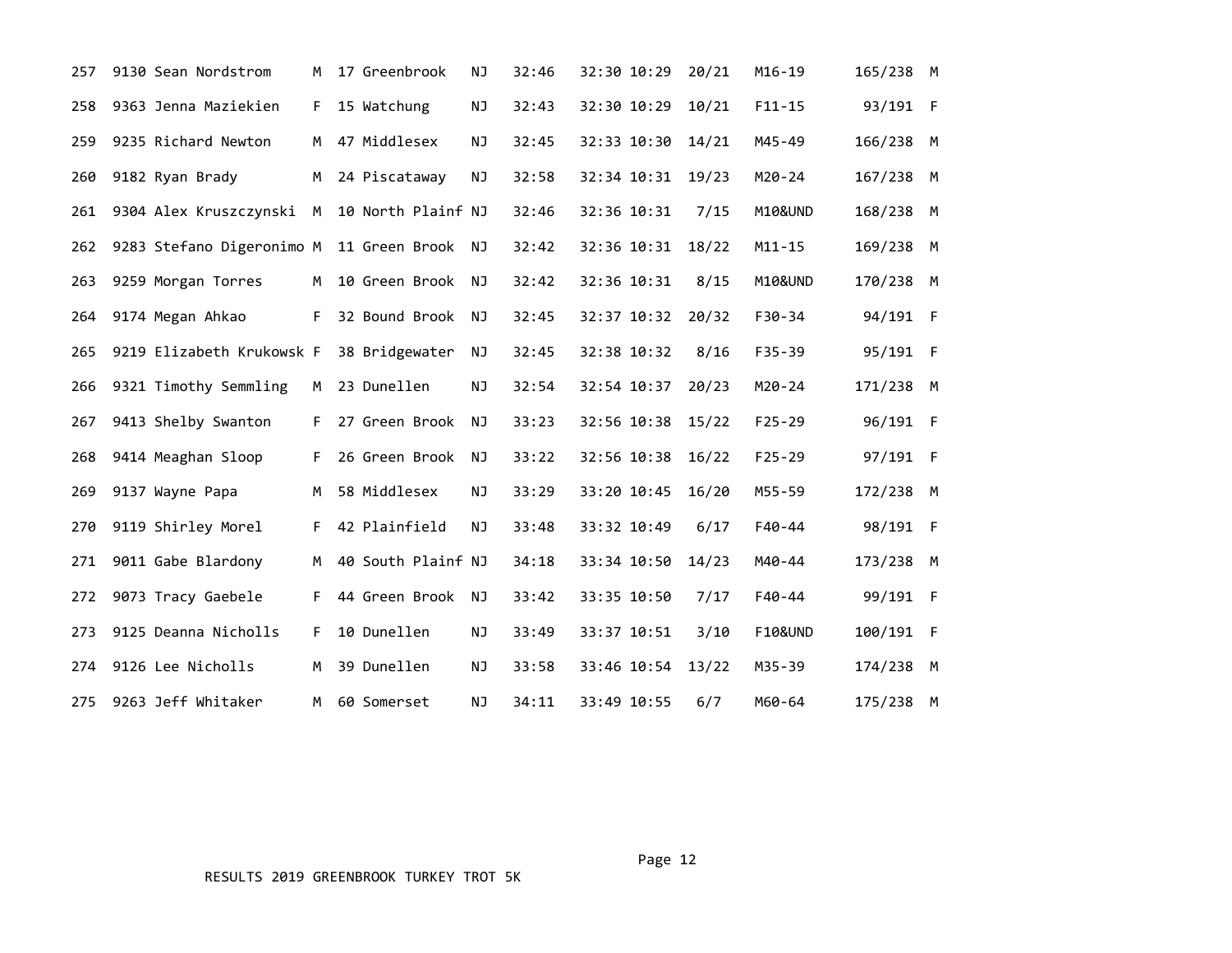|     | Place Bib# Name |                           |    | G Age City           |    |       |             | St Guntime Tagtime Pace Div/Tot Div |            | Gen/Tot G |  |
|-----|-----------------|---------------------------|----|----------------------|----|-------|-------------|-------------------------------------|------------|-----------|--|
| 276 |                 | 9080 Amy Hackett          |    | F 32 Glenwood        | NJ | 34:25 |             | 33:56 10:57 21/32                   | $F30-34$   | 101/191 F |  |
| 277 |                 | 9391 Dawn Willemsen       | F. | 47 Piscataway        | NJ | 34:08 | 34:04 11:00 | 10/24                               | F45-49     | 102/191 F |  |
| 278 |                 | 9399 Eric Gaulin          | M  | 47 Fanwood           | ΝJ | 34:13 | 34:04 11:00 | 15/21                               | M45-49     | 176/238 M |  |
| 279 |                 | 9132 Pamela O             | F. | 48 Dunellen          | NJ | 34:20 | 34:06 11:00 | 11/24                               | F45-49     | 103/191 F |  |
| 280 |                 | 9105 Lauren Kurzius       | F. | 39 Dunellen          | NJ | 34:25 | 34:06 11:00 | 9/16                                | F35-39     | 104/191 F |  |
| 281 |                 | 9096 Shannon Kinney       | F. | 32 Bridgewater       | NJ | 34:41 | 34:15 11:03 | 22/32                               | F30-34     | 105/191 F |  |
| 282 |                 | 9021 Kaeli Buntzen        | F. | 13 Pompton Plai NJ   |    | 34:24 | 34:18 11:04 | 11/21                               | $F11 - 15$ | 106/191 F |  |
| 283 |                 | 9450 Luis Galdos          | м  | 48 Millington        | ΝJ | 34:39 | 34:25 11:07 | 16/21                               | M45-49     | 177/238 M |  |
| 284 |                 | 9449 Giovanna Galdos      | F. | 43 Millington        | ΝJ | 34:40 | 34:27 11:07 | 8/17                                | $F40 - 44$ | 107/191 F |  |
| 285 |                 | 9307 Chris Kwiatkowski    | M  | 12 Bridgewater       | NJ | 34:45 | 34:39 11:11 | 19/22                               | $M11 - 15$ | 178/238 M |  |
| 286 |                 | 9012 Kevin Blinn          | M  | 34 Franklin Par NJ   |    | 35:22 | 34:50 11:14 | 18/24                               | M30-34     | 179/238 M |  |
| 287 |                 | 9115 Margaret McHale      | F. | 66 Cranford          | NJ | 35:05 | 34:54 11:16 | 2/3                                 | F65-69     | 108/191 F |  |
| 288 |                 | 9256 Sally Taylor         | F. | 25 Metuchen          | NJ | 35:24 | 35:08 11:20 | 17/22                               | $F25 - 29$ | 109/191 F |  |
| 289 |                 | 9255 Carolyn Taylor       | F. | 56 Metuchen          | NJ | 35:24 | 35:08 11:20 | 3/5                                 | F55-59     | 110/191 F |  |
| 290 |                 | 9148 Christopher Salaza M |    | 40 Jersey City       | ΝJ | 36:01 | 35:12 11:21 | 15/23                               | M40-44     | 180/238 M |  |
| 291 |                 | 9168 Stacey Welch         | F. | 44 Plainfield        | NJ | 35:44 | 35:19 11:24 | 9/17                                | $F40 - 44$ | 111/191 F |  |
| 292 |                 | 9048 Carl Depasquale      |    | M 65 Staten Islan NY |    | 35:42 | 35:22 11:25 | 2/2                                 | M65-69     | 181/238 M |  |
| 293 |                 | 9181 Kristen Brady        | F. | 34 North Plainf NJ   |    | 35:50 | 35:23 11:25 | 23/32                               | F30-34     | 112/191 F |  |
| 294 |                 | 9365 Gerardo Melendez     | M  | 35 North Plainf NJ   |    | 35:33 |             | 35:25 11:26 14/22                   | M35-39     | 182/238 M |  |
| 295 |                 | 9290 Ben Firestone        | М  | 42 Edison            | ΝJ | 35:49 | 35:26 11:26 | 16/23                               | M40-44     | 183/238 M |  |
| 296 |                 | 9442 Olivia Cirianni      | F. | 11 Bridgewater       | ΝJ | 35:28 | 35:26 11:26 | 12/21                               | $F11 - 15$ | 113/191 F |  |
| 297 |                 | 9443 Cirianni Marisa      | F. | 46 Bridgewater       | ΝJ | 35:31 | 35:28 11:27 | 12/24                               | F45-49     | 114/191 F |  |
| 298 |                 | 9157 Kimberly Solis       | F. | 23 Flemington        | ΝJ | 35:38 | 35:30 11:27 | 11/12                               | $F20 - 24$ | 115/191 F |  |
| 299 |                 | 9222 Jade Livingston      | F. | 25 South River       | NJ | 35:57 | 35:32 11:28 | 18/22                               | $F25 - 29$ | 116/191 F |  |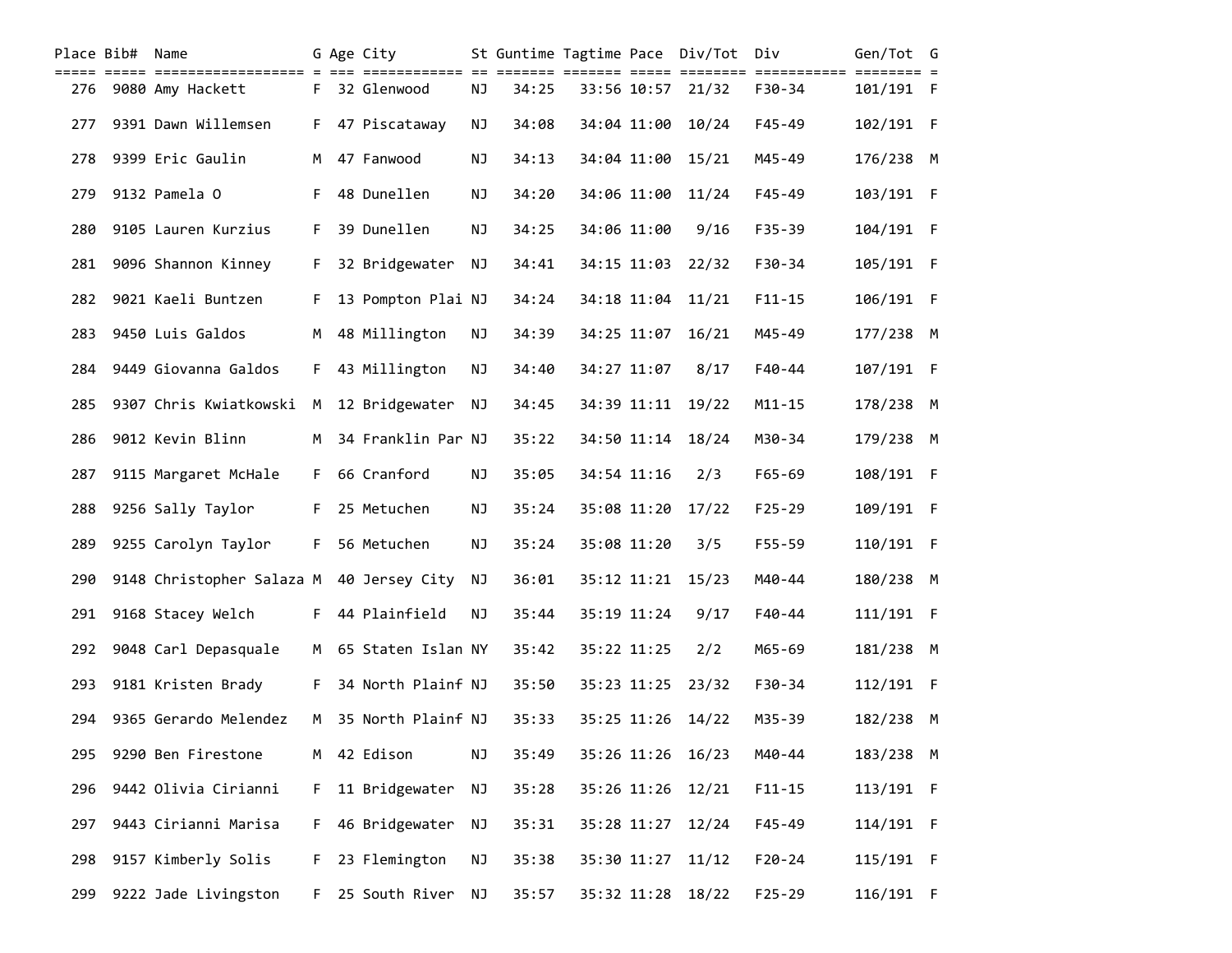| Place Bib# | Name                      |    | G Age City           |    | St Guntime Tagtime Pace Div/Tot |             |                   | Div                | Gen/Tot   | G   |
|------------|---------------------------|----|----------------------|----|---------------------------------|-------------|-------------------|--------------------|-----------|-----|
| 301        | 9303 Matthew Krell        |    | M 35 Piscatawaypi NJ |    | 35:58                           |             | 35:42 11:31 15/22 | M35-39             | 185/238 M |     |
| 302        | 9388 George Strahm        | M  | 32 Plainfield        | NJ | 36:20                           | 35:54 11:35 | 19/24             | M30-34             | 186/238 M |     |
| 303        | 9169 Olivia Wiley         | F. | 11 Green Brook       | NJ | 36:08                           | 36:02 11:38 | 13/21             | $F11 - 15$         | 117/191 F |     |
| 304        | 9106 Julia Lammond        | F. | 44 Flemington        | NJ | 36:11                           | 36:02 11:38 | 10/17             | F40-44             | 118/191 F |     |
| 305        | 9099 Denise Kother        | F. | 49 Scotch Plain NJ   |    | 36:25                           | 36:05 11:39 | 13/24             | $F45 - 49$         | 119/191 F |     |
| 306        | 9346 Sandra Dodd          | F. | 61 North Plainf NJ   |    | 36:10                           | 36:07 11:39 | 4/6               | F60-64             | 120/191   | - F |
| 307        | 9317 Karen Neminski       | F. | 53 Bridgewater       | NJ | 36:15                           | 36:10 11:40 | 6/14              | F50-54             | 121/191 F |     |
| 308        | 9277 Lou Bruno            | M  | 30 Green Brook       | NJ | 36:33                           | 36:19 11:43 | 20/24             | M30-34             | 187/238 M |     |
| 309        | 9367 Anila Mohamed        | F. | 30 Piscataway        | ΝJ | 36:32                           | 36:20 11:43 | 24/32             | F30-34             | 122/191 F |     |
| 310        | 9347 Anyeli Espino        | F. | 21 Piscataway        | NJ | 36:31                           | 36:21 11:44 | 12/12             | $F20 - 24$         | 123/191 F |     |
| 311        | 9289 Randi Feldbauer      | F. | 30 Piscataway        | ΝJ | 36:33                           | 36:21 11:44 | 25/32             | F30-34             | 124/191 F |     |
| 312        | 9264 Lina Zangrillo       | F. | 10 Dunellen          | NJ | 36:38                           | 36:22 11:44 | 4/10              | <b>F10&amp;UND</b> | 125/191 F |     |
| 313        | 9384 Grace Schroeder      | F. | 9 Green Brook        | ΝJ | 36:35                           | 36:25 11:45 | 5/10              | <b>F10&amp;UND</b> | 126/191   | - F |
| 314        | 9385 Benjamin Schroeder M |    | 38 Green Brook       | ΝJ | 36:36                           | 36:26 11:45 | 16/22             | M35-39             | 188/238   | M   |
| 315        | 9234 Glenn Newton         | M  | 44 Hopelawn          | ΝJ | 36:43                           | 36:32 11:48 | 17/23             | M40-44             | 189/238   | M   |
| 316        | 9104 Richard Kurdach      | M  | 59 Dunellen          | ΝJ | 36:55                           | 36:38 11:49 | 17/20             | M55-59             | 190/238   | M   |
| 317        | 9246 Maximus Romeo        | M  | 10 North Plainf NJ   |    | 36:45                           | 36:39 11:50 | 9/15              | M10&UND            | 191/238   | M   |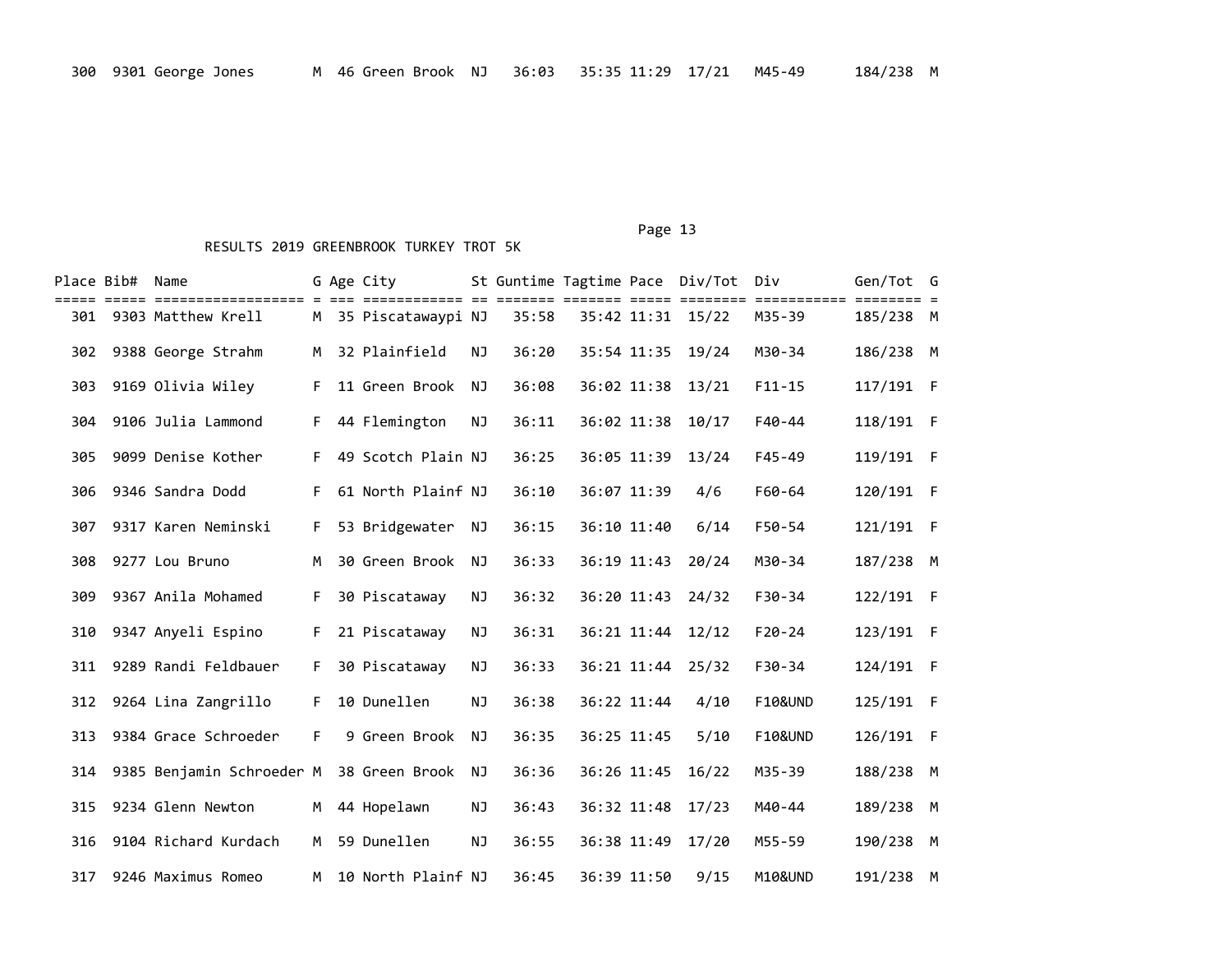| 318 | 9439 Elissa Guss          | F. | 28 Martinsville NJ |     | 36:54 | 36:41 11:50 19/22 |       | $F25-29$ | 127/191 F |     |
|-----|---------------------------|----|--------------------|-----|-------|-------------------|-------|----------|-----------|-----|
| 319 | 9202 Jill Giuliano        | F. | 50 Middlesex       | NJ  | 37:11 | 36:45 11:52       | 7/14  | F50-54   | 128/191 F |     |
| 320 | 9164 Jake Wagner          | M  | 10 Berkeley Hei NJ |     | 37:15 | 36:47 11:52       | 10/15 | M10&UND  | 192/238   | M   |
| 321 | 9165 Matthew Wagner       | M  | 41 Berkeley Hei NJ |     | 37:16 | 36:48 11:53       | 18/23 | M40-44   | 193/238 M |     |
|     | 322 9163 Elisabete Wagner | F. | 34 Berkeley Hei NJ |     | 37:16 | 36:48 11:53       | 26/32 | F30-34   | 129/191 F |     |
| 323 | 9395 Darlene Krauth       | F. | 51 Greenbook       | ΝJ  | 37:02 | 36:51 11:54       | 8/14  | F50-54   | 130/191 F |     |
| 324 | 9396 Ann Arch             | F. | 46 Green Brook     | NJ. | 37:01 | 36:52 11:54       | 14/24 | $F45-49$ | 131/191   | - F |
| 325 | 9231 Alba Negron          | F. | 31 Warminster      | PA  | 36:59 | 36:55 11:55 27/32 |       | F30-34   | 132/191   | - F |
|     |                           |    |                    |     |       |                   |       |          |           |     |

| Place Bib# |      | Name                  |    | G Age City           |    |       |             | St Guntime Tagtime Pace Div/Tot Div |          | Gen/Tot G |  |
|------------|------|-----------------------|----|----------------------|----|-------|-------------|-------------------------------------|----------|-----------|--|
|            |      |                       |    |                      |    |       |             |                                     |          |           |  |
| 326        |      | 9062 Dawn Evans       |    | F 43 Martinsville NJ |    | 37:01 |             | 36:55 11:55 11/17                   | F40-44   | 133/191 F |  |
| 327        |      | 9141 Lynn Pipitone    |    | F 45 South Bound     | NJ | 37:01 |             | 36:56 11:55 15/24                   | F45-49   | 134/191 F |  |
| 328        | 2544 |                       |    |                      | NJ | 37:26 | 36:58 11:56 |                                     |          |           |  |
| 329        |      | 9139 Carlos Pazmino   | M  | 28 North Plainf NJ   |    | 37:27 |             | 36:58 11:56 14/19                   | M25-29   | 194/238 M |  |
| 330        |      | 9052 Keith Diaz       |    | M 36 East Brunswi NJ |    | 37:25 |             | 37:00 11:56 17/22                   | M35-39   | 195/238 M |  |
| 331        |      | 9053 Melissa Diaz     | F. | 37 East Brunswi NJ   |    | 37:25 |             | 37:00 11:56 10/16                   | F35-39   | 135/191 F |  |
| 332        |      | 9407 Silvia Dia       | F. | 48 Middlesex         | NJ | 37:34 |             | 37:02 11:57 16/24                   | F45-49   | 136/191 F |  |
| 333        |      | 9077 Silvanna Greaux  | F. | 34 Martinsville NJ   |    | 37:22 |             | 37:04 11:58 28/32                   | F30-34   | 137/191 F |  |
| 334        |      | 9067 Abby Franklin    | F. | 43 North Plainf NJ   |    | 37:34 |             | 37:08 11:59 12/17                   | F40-44   | 138/191 F |  |
| 335        |      | 9426 Jacob Watters    | M  | 25 North Plainf NJ   |    | 37:39 |             | 37:21 12:03 15/19                   | M25-29   | 196/238 M |  |
|            |      | 336 9140 Monica Perez | F. | 28 Middlesex         | ΝJ | 38:06 |             | 37:36 12:08 20/22                   | $F25-29$ | 139/191 F |  |

Page 14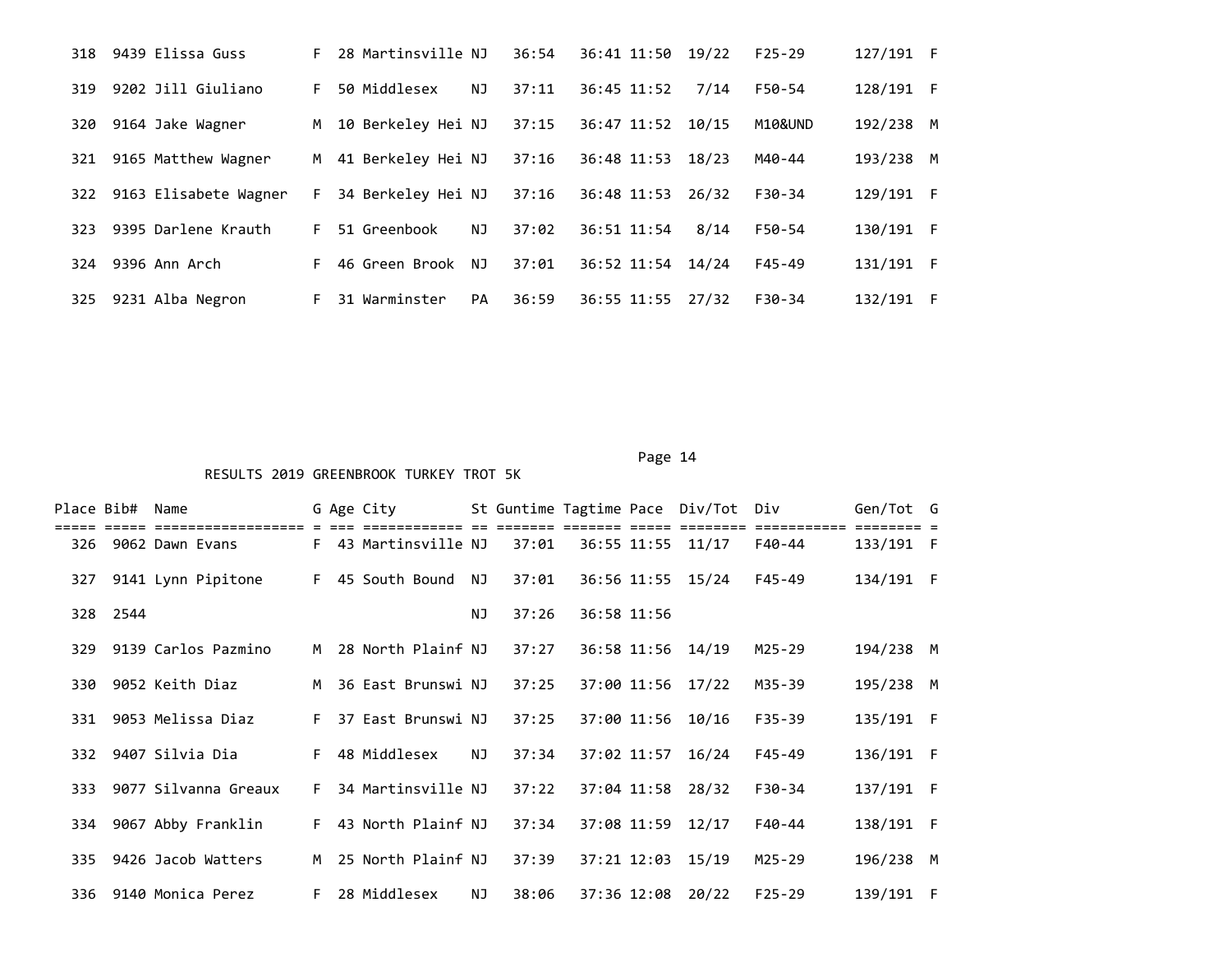| 337 | 9226 Evangelos Lorino     | M  | 6 Bridgewater      | ΝJ        | 37:42 |             | 37:41 12:10 11/15 |       | M10&UND    | 197/238 M |   |
|-----|---------------------------|----|--------------------|-----------|-------|-------------|-------------------|-------|------------|-----------|---|
| 338 | 9285 Christian Farrell    | -F | 11 North Plainf NJ |           | 37:57 |             | 37:42 12:10       | 14/21 | $F11 - 15$ | 140/191 F |   |
| 339 | 9249 Lissette Sapia       | F. | 46 Green Brook NJ  |           | 38:01 |             | 37:43 12:10 17/24 |       | $F45 - 49$ | 141/191 F |   |
| 340 | 9286 Elena Farrell        | F. | 12 North Plainf NJ |           | 38:02 |             | 37:47 12:12 15/21 |       | $F11 - 15$ | 142/191 F |   |
| 341 | 9353 Chris Gennaro        | M  | 47 Green Brook     | NJ.       | 37:52 |             | 37:47 12:12 18/21 |       | M45-49     | 198/238   | M |
| 342 | 9232 Shane Nelson         | M  | 39 Piscataway      | NJ        | 37:57 |             | 37:52 12:13       | 18/22 | M35-39     | 199/238 M |   |
| 343 | 9190 Mary Ann Diaz-Fern F |    | 49 Fords           | <b>NJ</b> | 38:20 |             | 38:01 12:16       | 18/24 | $F45 - 49$ | 143/191 F |   |
| 344 | 9100 Sabra Krell          | F. | 35 Piscataway      | NJ        | 38:25 |             | 38:08 12:18       | 11/16 | F35-39     | 144/191 F |   |
| 345 | 9300 Susan Howley         | F. | 50 Far Hills       | ΝJ        | 38:47 | 38:25 12:24 |                   | 9/14  | F50-54     | 145/191 F |   |
| 346 | 9327 Diane Adam           | F. | 65 Piscataway      | NJ        | 38:44 | 38:25 12:24 |                   | 3/3   | $F65 - 69$ | 146/191 F |   |
| 347 | 9455 Saeesh Gokhale       |    | 47 Warren          | <b>NJ</b> | 38:41 | 38:29 12:25 |                   |       |            |           |   |
| 348 | 9320 Denise Schaefer      | F. | 51 Springfield     | NJ        | 38:51 |             | 38:29 12:25       | 10/14 | F50-54     | 147/191 F |   |
| 349 | 9031 Mark Camiolo         | M  | 37 Warren          | NJ        | 39:08 |             | 38:34 12:27       | 19/22 | M35-39     | 200/238   | M |
| 350 | 9029 Augustine Camiolo    | M  | 7 Warren           | ΝJ        | 39:08 |             | 38:34 12:27       | 12/15 | M10&UND    | 201/238 M |   |

|  | Place Bib# Name                                     |  | G Age City                                  |       |             | St Guntime Tagtime Pace Div/Tot Div |            | Gen/Tot G |  |
|--|-----------------------------------------------------|--|---------------------------------------------|-------|-------------|-------------------------------------|------------|-----------|--|
|  |                                                     |  |                                             |       |             |                                     |            |           |  |
|  | 351 9225 Anthony Lorino                             |  | M 46 Bridgewater NJ 38:40 38:40 12:29 19/21 |       |             |                                     | M45-49     | 202/238 M |  |
|  | 352 9049 Nancy Depasquale                           |  | F 64 Staten Islan NY                        | 39:06 | 38:46 12:31 | 5/6                                 | F60-64     | 148/191 F |  |
|  | 353 9128 Bridget Nordstrom F 18 Greenbrook NJ 39:12 |  |                                             |       | 38:56 12:34 | 6/7                                 | $F16-19$   | 149/191 F |  |
|  | 354 9374 Saaya Parekh                               |  | F 11 Green Brook NJ                         | 39:21 |             | 39:15 12:40 16/21                   | $F11 - 15$ | 150/191 F |  |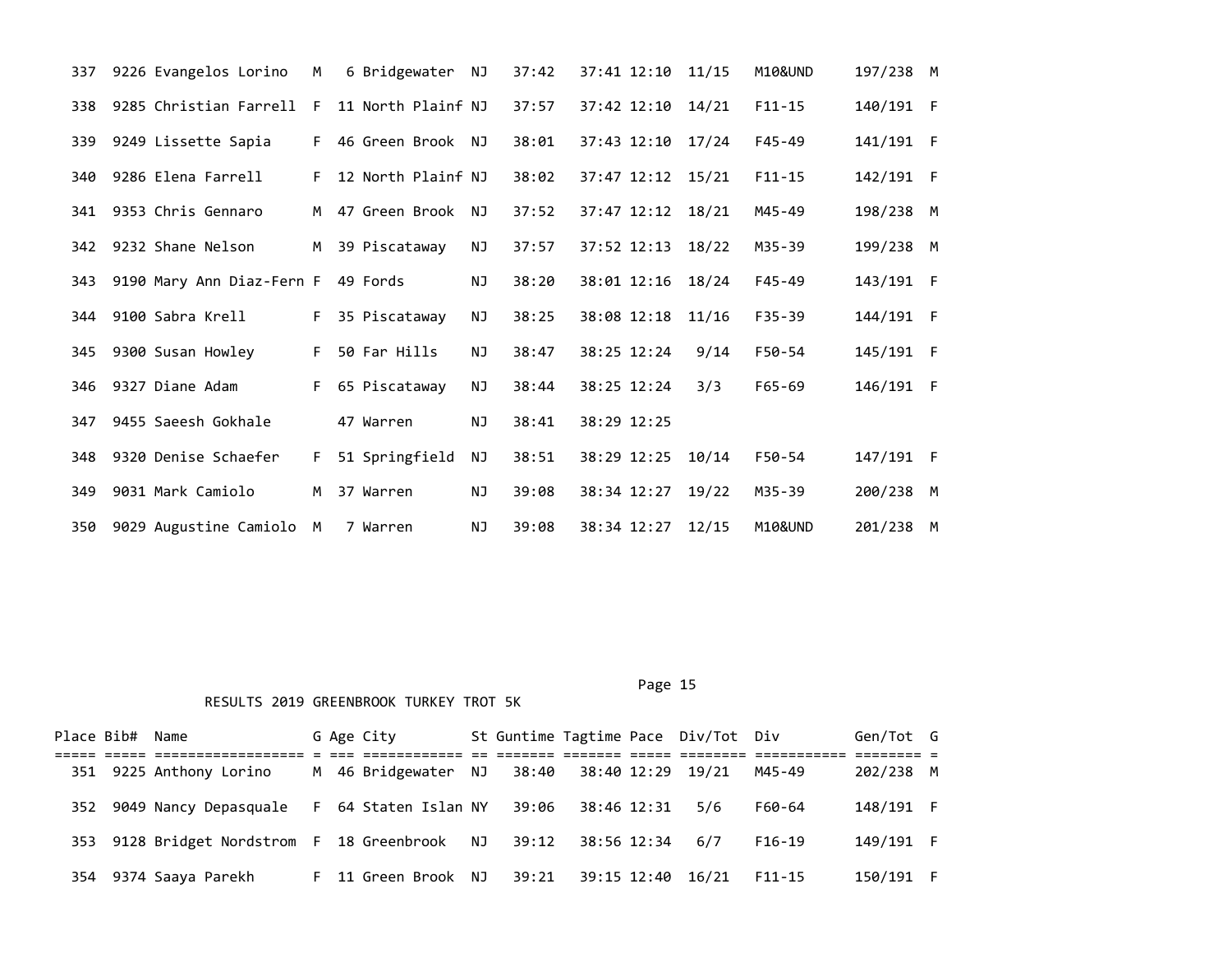| 355 | 9296 Chris Howley         | м  | 51 Far Hills       | NJ        | 40:11 | 39:38 12:48 |                   | 15/17 | M50-54     | 203/238 M |  |
|-----|---------------------------|----|--------------------|-----------|-------|-------------|-------------------|-------|------------|-----------|--|
| 356 | 9206 Jessica Gupta        | F. | 39 Green Brook     | <b>NJ</b> | 39:51 | 39:40 12:48 |                   | 12/16 | $F35 - 39$ | 151/191 F |  |
| 357 | 9207 Meghan Gupta         | F. | 9 Green Brook      | ΝJ        | 39:50 | 39:40 12:48 |                   | 6/10  | F10&UND    | 152/191 F |  |
| 358 | 9314 Marilyn Murray       | F. | 52 Green Brook NJ  |           | 39:55 | 39:44 12:49 |                   | 11/14 | F50-54     | 153/191 F |  |
| 359 | 9154 Jake Six             | м  | 10 North Plainf NJ |           | 40:10 |             | 39:45 12:50       | 13/15 | M10&UND    | 204/238 M |  |
| 360 | 9162 Rose Vega            | F. | 53 Linden          | NJ        | 39:56 |             | 39:45 12:50       | 12/14 | F50-54     | 154/191 F |  |
| 361 | 9153 Amy Six              | F. | 40 North Plainf NJ |           | 40:33 | 40:09 12:57 |                   | 13/17 | F40-44     | 155/191 F |  |
| 362 | 9156 Teddy Six            | M  | 8 North Plainf NJ  |           | 40:34 | 40:10 12:58 |                   | 14/15 | M10&UND    | 205/238 M |  |
| 363 | 9189 Elizabeth Diaz       | F. | 59 Edison          | NJ        | 40:45 | 40:17 13:00 |                   | 4/5   | F55-59     | 156/191 F |  |
| 364 | 9084 Jason Hutchings      | м  | 34 Bridgewater     | NJ        | 41:01 | 40:29 13:04 |                   | 21/24 | M30-34     | 206/238 M |  |
| 365 | 9266 Sophia Zangrillo     | F. | 13 Dunellen        | NJ        | 40:46 |             | 40:30 13:04 17/21 |       | $F11 - 15$ | 157/191 F |  |
| 366 | 9083 Alexis Hutchings     | F. | 35 Bridgewater     | NJ        | 41:01 |             | 40:30 13:04       | 13/16 | F35-39     | 158/191 F |  |
| 367 | 9265 Michael Zangrillo    | M  | 61 Dunellen        | NJ        | 40:51 | 40:34 13:05 |                   | 7/7   | M60-64     | 207/238 M |  |
| 368 | 9005 Jason Ash            | M  | 41 Green Brook     | NJ        | 41:16 | 40:37 13:07 |                   | 19/23 | M40-44     | 208/238 M |  |
| 369 | 9393 Rachel Xin           | F. | 12 Green Brook     | ΝJ        | 40:50 |             | 40:38 13:07       | 18/21 | $F11 - 15$ | 159/191 F |  |
| 370 | 9380 Jennifer Rodriguez F |    | 0 Green Brook      | ΝJ        | 41:04 | 40:52 13:11 |                   |       |            | 160/191 F |  |
| 371 | 9364 Laurie Maziekien     | F. | 49 Watchung        | NJ        | 41:23 |             | 41:11 13:17       | 19/24 | $F45 - 49$ | 161/191 F |  |
| 372 | 9127 Sophia Nittoli       | F. | 41 North Plainf NJ |           | 42:20 | 41:29 13:23 |                   | 14/17 | $F40-44$   | 162/191 F |  |
| 373 | 9016 Timothy Breen        | M  | 43 North Plainf NJ |           | 42:25 | 41:34 13:25 |                   | 20/23 | M40-44     | 209/238 M |  |
| 374 | 9403 Nadine Greybek       | F. | 14 Green Brook NJ  |           | 41:50 | 41:39 13:26 |                   | 19/21 | $F11 - 15$ | 163/191 F |  |
| 375 | 9261 Kaylee Vargas        | F. | 14 Green Brook     | ΝJ        | 41:53 |             | 41:42 13:27       | 20/21 | $F11 - 15$ | 164/191 F |  |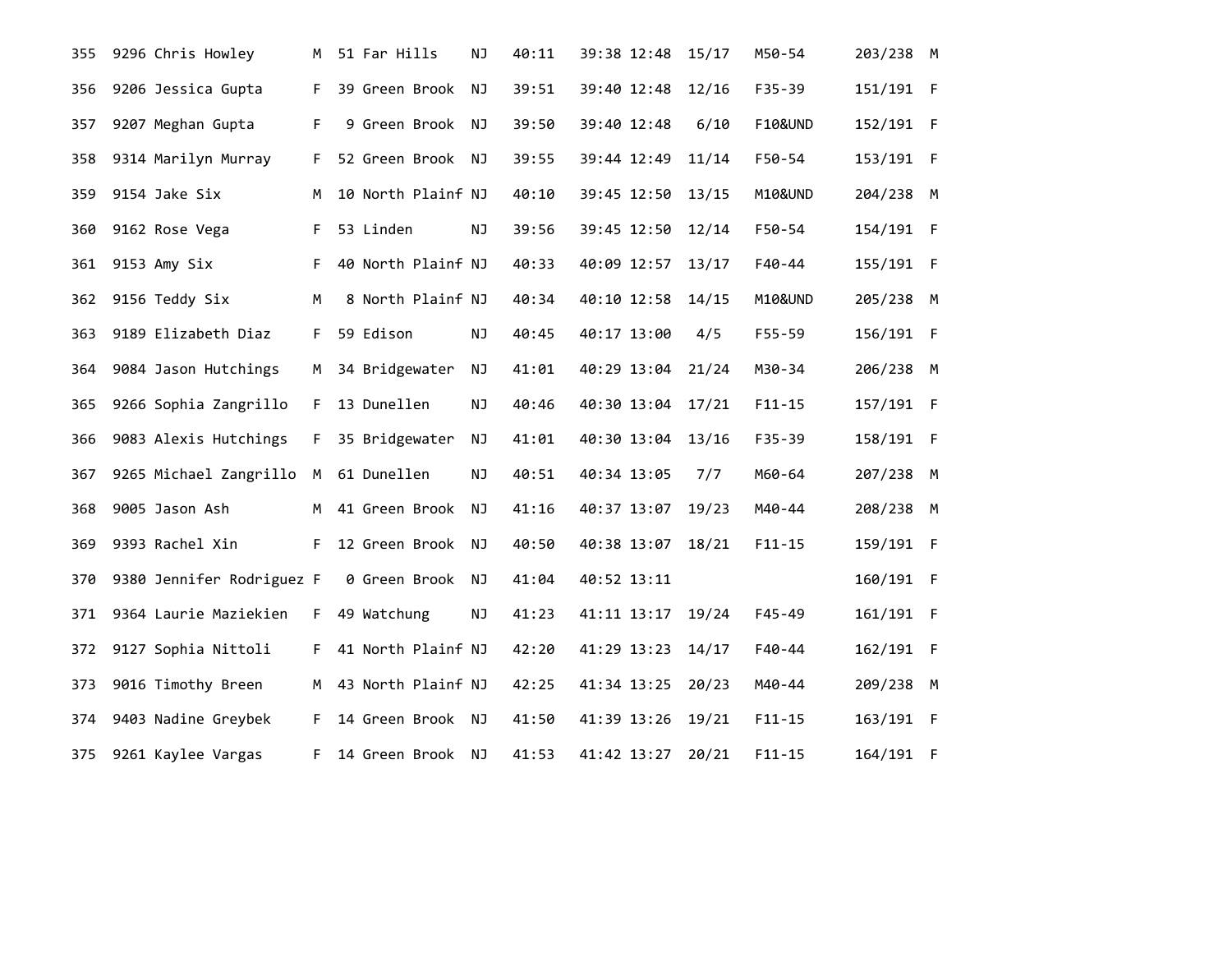|     | Place Bib# Name |                                             |    | G Age City           |     |       |             | St Guntime Tagtime Pace Div/Tot Div |                    | Gen/Tot G |  |
|-----|-----------------|---------------------------------------------|----|----------------------|-----|-------|-------------|-------------------------------------|--------------------|-----------|--|
| 376 |                 | 9003 Michele Adlassnig F 48 South Plainf NJ |    |                      |     | 42:09 | 41:50 13:30 | 20/24                               | F45-49             | 165/191 F |  |
| 377 |                 | 9379 Laurie Rivera                          |    | F 46 Green Brook NJ  |     | 42:05 |             | 41:54 13:31 21/24                   | $F45 - 49$         | 166/191 F |  |
| 378 |                 | 9103 Valentine Kuntz                        | M  | 58 Hillsborough NJ   |     | 42:07 | 41:56 13:32 | 18/20                               | M55-59             | 210/238 M |  |
| 379 |                 | 9142 Leibnitz Pirozzi                       | F. | 39 Green Brook NJ    |     | 42:27 | 42:19 13:39 | 14/16                               | F35-39             | 167/191 F |  |
| 380 |                 | 9155 Scott Six                              | м  | 41 North Plainf NJ   |     | 43:14 | 42:50 13:49 | 21/23                               | M40-44             | 211/238 M |  |
| 381 |                 | 9161 Richard Van Doren                      | M  | 74 Somerville        | ΝJ  | 43:17 | 43:02 13:53 | 1/1                                 | M70+               | 212/238 M |  |
| 382 |                 | 9397 Chris Van Doren                        | M  | 39 Bridgewater NJ    |     | 43:18 | 43:03 13:54 | 20/22                               | M35-39             | 213/238 M |  |
| 383 |                 | 9332 Sharon Angelos                         |    | F 44 Berkeley Hei NJ |     | 43:46 |             | 43:20 13:59 15/17                   | F40-44             | 168/191 F |  |
| 384 |                 | 9331 Marc Angelos                           |    | M 48 Berkeley Hei NJ |     | 43:45 | 43:22 14:00 | 20/21                               | M45-49             | 214/238 M |  |
| 385 |                 | 9116 Anne-Marie Mejias                      | F  | 43 Green Brook NJ    |     | 44:47 | 44:36 14:24 | 16/17                               | $F40 - 44$         | 169/191 F |  |
| 386 |                 | 9117 Isaac Mejias                           |    | M 49 Green Brook NJ  |     | 44:48 |             | 44:36 14:24 21/21                   | M45-49             | 215/238 M |  |
| 387 |                 | 9376 Neha Parikh                            | F. | 44 Green Brook       | ΝJ  | 44:48 | 44:40 14:25 | 17/17                               | F40-44             | 170/191 F |  |
| 388 |                 | 9343 Edison Cordova                         | М  | 36 Plainfield        | ΝJ  | 44:46 | 44:41 14:25 | 21/22                               | M35-39             | 216/238 M |  |
| 389 |                 | 9373 Amiya Parekh                           | F. | 8 Green Brook NJ     |     | 44:51 | 44:44 14:26 | 7/10                                | F10&UND            | 171/191 F |  |
| 390 |                 | 9039 Jennifer Clark                         | F. | 48 Green Brook       | NJ. | 46:20 | 46:00 14:51 | 22/24                               | $F45 - 49$         | 172/191 F |  |
| 391 |                 | 9336 Jessica Boelhower                      | F. | 37 Sewaren           | NJ  | 46:44 | 46:08 14:53 | 15/16                               | $F35 - 39$         | 173/191 F |  |
| 392 |                 | 9158 Wilson Solis                           | M  | 22 Flemington        | ΝJ  | 46:19 |             | 46:11 14:54 21/23                   | M20-24             | 217/238 M |  |
| 393 |                 | 9094 Cole Kelly                             | M  | 10 Green Brook       | NJ. | 47:04 | 46:58 15:09 | 15/15                               | M10&UND            | 218/238 M |  |
| 394 |                 | 9260 Michael Trojanowsk M 42 Piscataway     |    |                      | ΝJ  | 47:38 | 47:05 15:11 | 22/23                               | M40-44             | 219/238 M |  |
| 395 |                 | 9090 Alexandra Jones                        |    | F 29 Bound Brook     | NJ. | 48:03 |             | 47:25 15:18 21/22                   | $F25 - 29$         | 174/191 F |  |
| 396 |                 | 9279 Navya Chattoo                          | F. | 10 Watchung          | ΝJ  | 47:52 | 47:38 15:22 | 8/10                                | <b>F10&amp;UND</b> | 175/191 F |  |
| 397 |                 | 9282 Ami Dave                               | F. | 49 Watchung          | ΝJ  | 47:53 | 47:40 15:23 | 23/24                               | F45-49             | 176/191 F |  |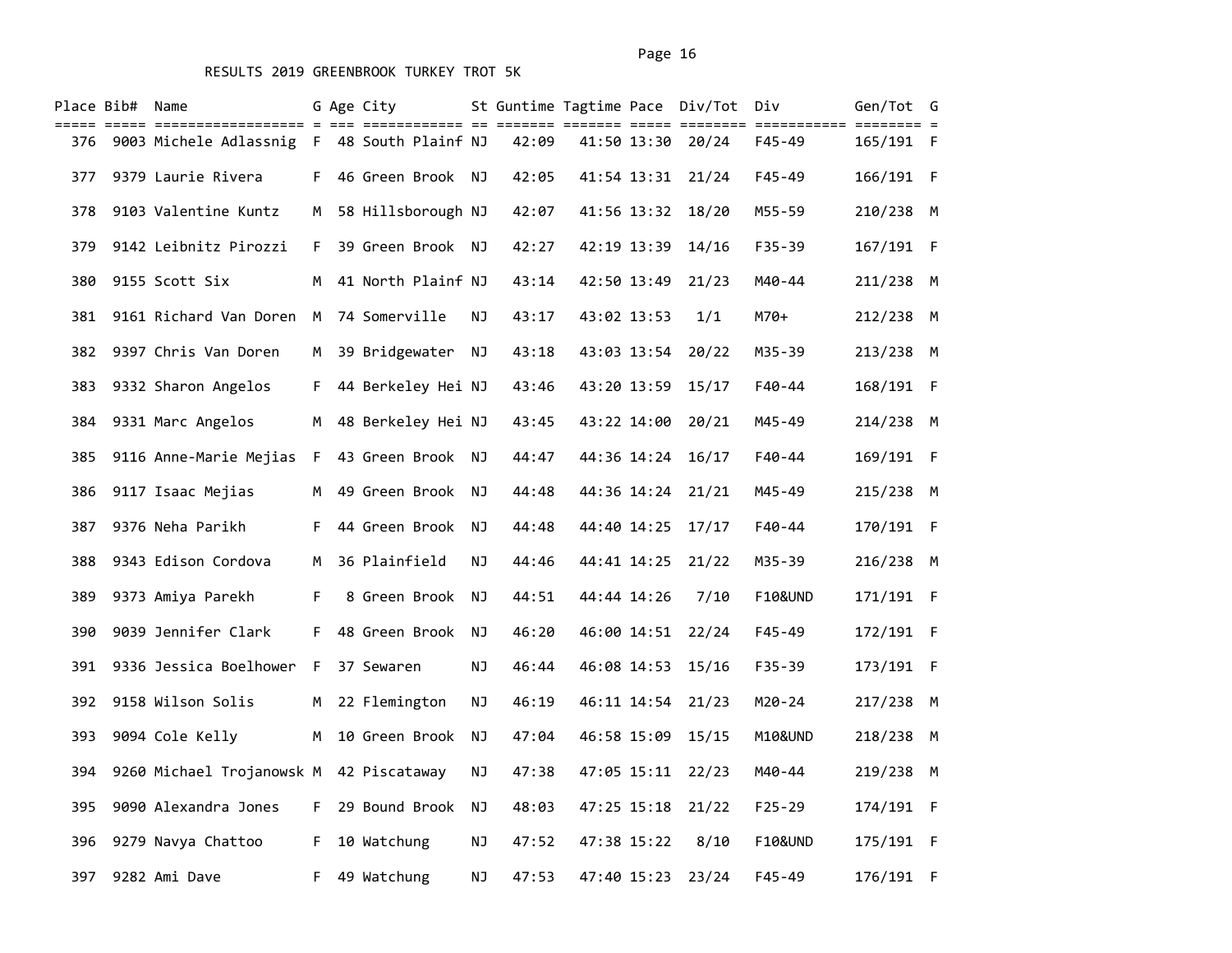| 398 9009 Parag Bavishi | M 42 Cedar Grove NJ |      |       | 47:46 47:46 15:25 23/23 | M40-44 | 220/238 M |     |
|------------------------|---------------------|------|-------|-------------------------|--------|-----------|-----|
| 399 9370 Chase Noss    | M 15 Summit         | NJ 1 | 48:40 | 48:14 15:34 20/22       | M11-15 | 221/238 M |     |
| 400 9333 Nicky Angelos | F 53 Summit         | NJ   |       | 48:41 48:15 15:34 13/14 | F50-54 | 177/191   | - F |

| Place Bib# | Name<br>===================              |    | G Age City<br>========== |           | St Guntime Tagtime Pace Div/Tot |             |                   | Div<br>======== | Gen/Tot G |  |
|------------|------------------------------------------|----|--------------------------|-----------|---------------------------------|-------------|-------------------|-----------------|-----------|--|
| 401        | 9372 Herb Noss                           |    | M 55 Summit              | <b>NJ</b> | 49:09                           |             | 48:43 15:43 19/20 | M55-59          | 222/238 M |  |
| 402        | 9176 Natalie Alejandra F                 |    | 30 Iselin                | NJ        | 48:59                           | 48:43 15:43 | 29/32             | F30-34          | 178/191 F |  |
| 403        | 9315 Raymond Murray                      | M  | 52 Green Brook           | NJ        | 50:12                           | 49:21 15:55 | 16/17             | M50-54          | 223/238 M |  |
| 404        | 9175 Christopher Aichel M 12 Green Brook |    |                          | NJ        | 49:58                           |             | 49:29 15:58 21/22 | $M11 - 15$      | 224/238 M |  |
| 405        | 9423 Bivin Baby                          |    | M 25 Piscataway          | NJ        | 50:31                           | 50:10 16:11 | 16/19             | M25-29          | 225/238 M |  |
| 406        | 9422 Catherine Baldino                   | F. | 26 Dunellen              | <b>NJ</b> | 52:05                           | 51:42 16:41 | 22/22             | $F25 - 29$      | 179/191 F |  |
| 407        | 9361 Javier Lua Freire                   | M  | 24 Bayonne               | NJ        | 52:31                           | 52:00 16:47 | 22/23             | M20-24          | 226/238 M |  |
| 408        | 9345 Justin Dizon                        | M  | 29 Piscataway            | <b>NJ</b> | 52:36                           | 52:05 16:48 | 17/19             | $M25 - 29$      | 227/238 M |  |
| 409        | 9344 Zachary Dardignac                   | M  | 25 North Plainf NJ       |           | 52:25                           | 52:06 16:49 | 18/19             | M25-29          | 228/238 M |  |
| 410        | 9348 Miguel Estrella                     | M  | 25 North Plainf NJ       |           | 52:25                           | 52:07 16:49 | 19/19             | M25-29          | 229/238 M |  |
| 411        | 9297 Jack Howley                         | M  | 19 Far Hills             | <b>NJ</b> | 53:02                           | 52:29 16:56 | 21/21             | $M16 - 19$      | 230/238 M |  |
| 412        | 9299 Matthew Howley                      | M  | 15 Far Hills             | NJ        | 53:03                           | 52:36 16:58 | 22/22             | $M11 - 15$      | 231/238 M |  |
| 413        | 9298 Mary Howley                         | F. | 17 Far Hills             | <b>NJ</b> | 53:03                           | 52:36 16:59 | 7/7               | $F16-19$        | 180/191 F |  |
| 414        | 9212 Alexis Junker                       | F. | 15 Bridgewater           | NJ        | 54:03                           | 53:59 17:25 | 21/21             | $F11 - 15$      | 181/191 F |  |
| 415        | 9381 Joyce Rojas                         | F. | 30 Elizabeth             | <b>NJ</b> | 54:06                           | 54:00 17:26 | 30/32             | F30-34          | 182/191 F |  |
| 416        | 9223 Anna Lorino                         | F. | 45 Bridgewater           | ΝJ        | 54:04                           |             | 54:01 17:26 24/24 | $F45 - 49$      | 183/191 F |  |